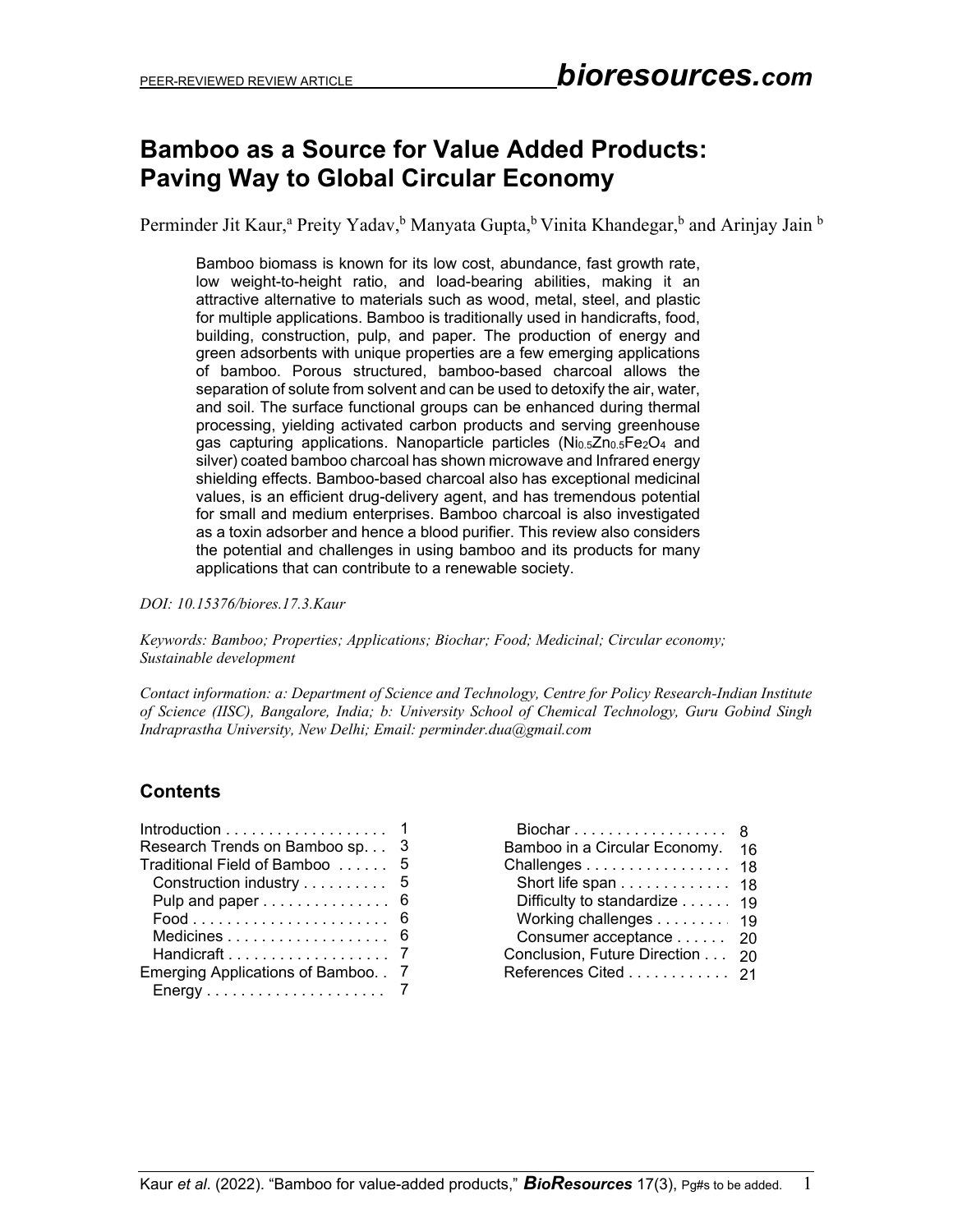## **INTRODUCTION**

Depleting forest areas, reducing metal resources, and increasing plastic waste call for a paradigm shift towards a renewable and sustainable society. A direct consequence of decreasing forest reserves is a degrading state of environmental conditions and human health. Non-biodegradability of plastic has become a global gremlin that causes problems related to waste disposal and management (Bahl *et al.* 2020). Metal reserves are limited and are thus expensive. Their processing is also highly energy-intensive and onerous. Therefore, there is a need to replace wood, metal, and plastic with a versatile renewable materials having diverse applications.

United Nations Framework Convention on Climate Change held in 2003 led to a consensus on developing pathways toward the reduction of deforestation and to achieve global carbon neutrality by 2060 (Xu *et al.* 2022). Due to increasing global warming and severe climate change conditions globally, the circular economy concept to replace the generally prevalent linear economy model emerged, where the optimal usage of natural raw materials generating minimum waste is practiced. Thus, all countries are framing their policies keeping sustainable development goals (SDG) as the primary target to achieve before 2030 (Chauhan *et al.* 2020).

 Bamboo is a grass belonging to the Gramineae family that is found in the tropical, subtropical, and mild temperate zones, occurring in about 90 genera of 1200 species (Elejoste *et al.* 2021). Most bamboo forests are found in Asia, Africa, south, central and north America covering 33 million ha of land. Asia alone contains about 1000 bamboo species in the land of over 18 million ha (Solomon *et al.* 2020). Using bamboo as a raw material for multiple high-end applications could contribute toward attaining many SDGs, including poverty reduction, employment generation, less deforestation, and reducing climate change (van Dam *et al.* 2018).

The lightness, biodegradability, high growth rate, ease, and low cost of processing, have made bamboo one of the most desirable materials for utility in innumerable ways. Bamboo, with superior properties, is a low-cost, readily available, sustainable, and renewable alternative to be used by small and medium enterprises. The flexibility of bamboo makes it a suitable alternative to plastic. The tensile strength of bamboo is ideal for replacing even steel in load-bearing applications (van Dam *et al.* 2018; van der Lugt *et al.* 2006).

Bamboo's major constituents are lignin, cellulose, and starch, with minor constituents including resin, gums, and tannins (Kaur *et al.* 2016a). Traditionally, bamboo is a part of many societies and cultures, where it is used as a building material, producing handicrafts, furniture, pulp, and paper (Kaur 2018). Bamboo, a rich carbon source, has been explored to produce charcoal and activated carbon. Biochar is a low-cost carbon-rich material formed through biomass heating in specially designed reactors under controlled conditions. Charcoal is further modified using physical or chemical agents to enhance its properties for specific applications. Many publications have described the soil amendment properties of biochar. Porous structured, bamboo-based charcoal allows for the separation of solute from solvent and can be used to detoxify the air, water, and soil (Chien *et al.* 2011). The enhanced surface functional groups can be used in carbon and greenhouse gas capturing applications. Bamboo charcoal has shown potential for electromagnetic, radioactive iodine, and infrared radiation shielding (Chien *et al.* 2011).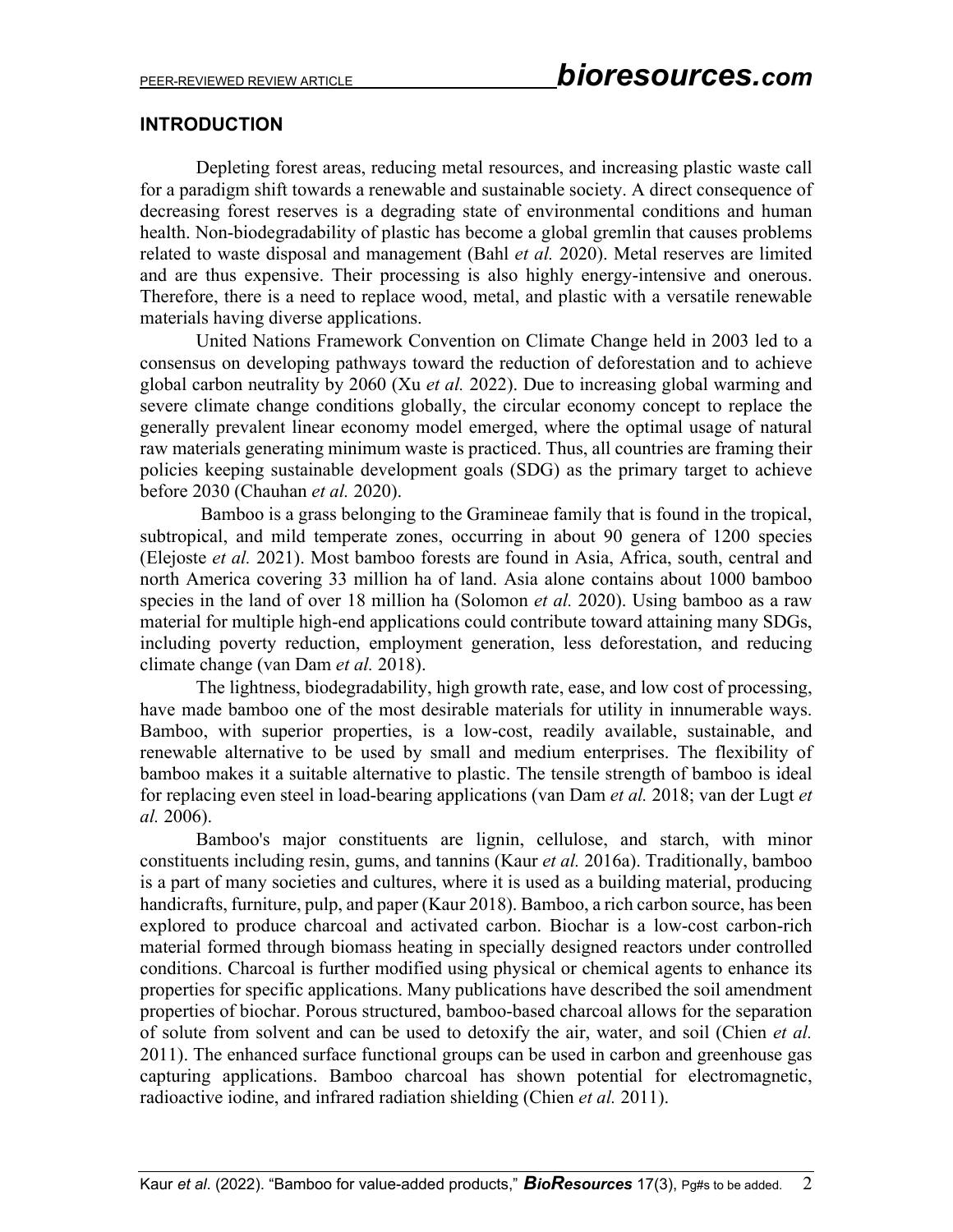Bamboo is a rich carbon source with high-strength long fibers. It has the potential to generate numerous value-added products. Most studies on bamboo utilization are focused on individual applications of the bamboo culm either in the construction, fiber, or food industry. However, best of our knowledge, no study encompasses the vibrant nature of bamboo, considering its role in the bio-circular economy and utilizing each component of the plant. There is a lack of available literature on the valorization of bamboo in a closedloop system. Also, there is an immediate need to explore research trends on alternative and eco-friendly bamboo conversion to industrial products.

With this objective, the current paper broadly reviews the research trends in traditional and emerging potential applications of bamboo. This review systematically examines the potential of bamboo to contribute toward sustainable development goals and achieve the target of a circular economy. The strengths and technical limitations of the sector are discussed here. The observations made in this study can assist in addressing the gaps in the large-scale utilization of bamboo as an engineering material.

## **RESEARCH TRENDS ON BAMBOO SPECIES**

Scopus, a bibliographic database, was used to investigate the global trend in research on bamboo species. It is inferred that by the 1960s, researchers started paying attention to this field. The number of publications over time was plotted to assess the areas explored by researchers, which can be used to analyze the trends and gaps. Continuous growth in the number of publications on various aspects of bamboo was observed. The number of publications rose from 176 to 2,226 from the year 2000 to 2021. Looking at the role of bamboo in sustainable development, researchers are exploring different areas of application. According to the Scopus database analysis, the number of journal articles about bamboo has been rising steadily since the year 2000, indicating a large number of technological innovations being undertaken. Figure 1 shows the increasing trend of publications on various bamboo-related aspects between 2000 to 2021.



**Fig. 1.** Global trends and scientometrics analysis on bamboo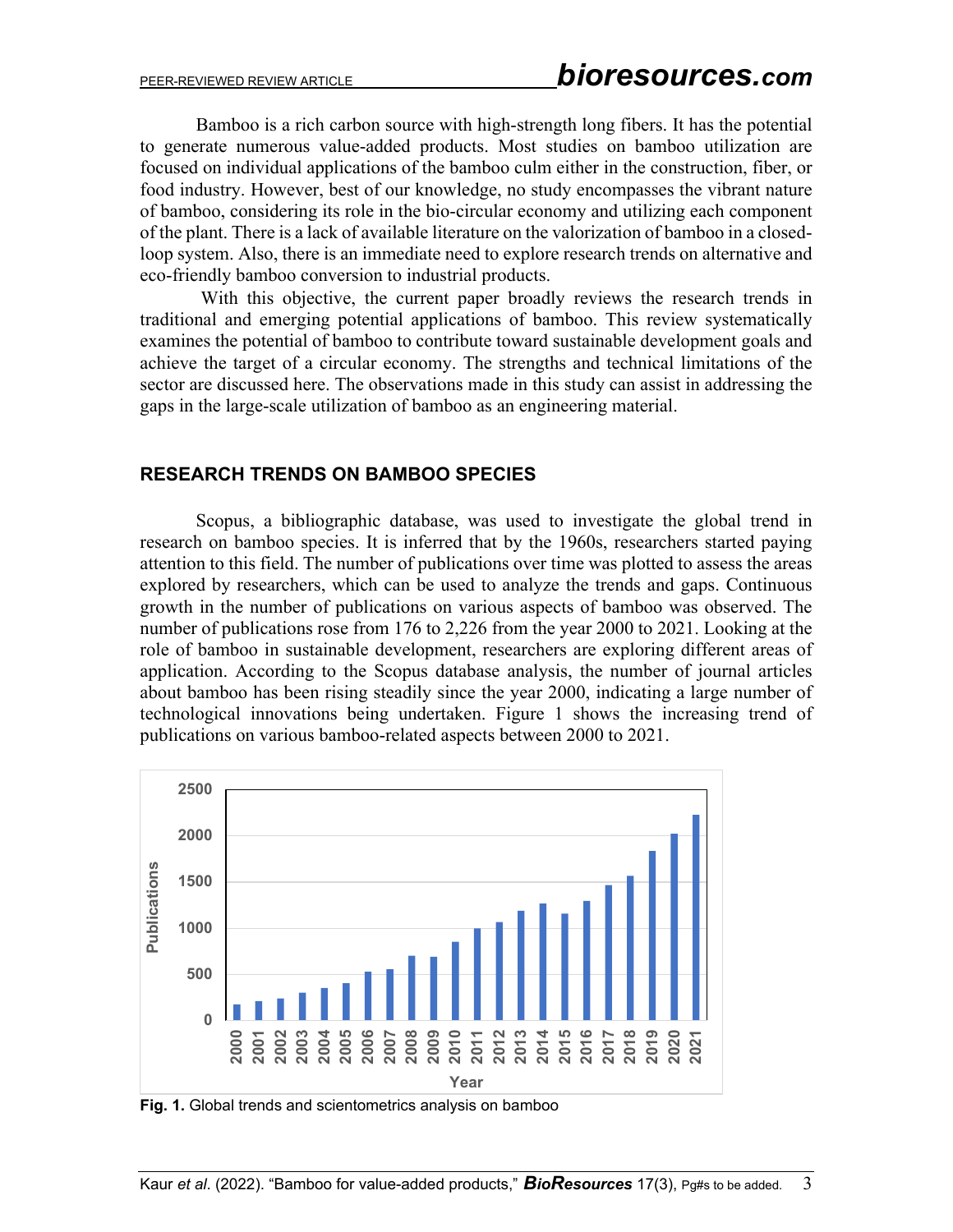As shown in Fig. 2, the fields that researchers in the past have investigated are agricultural and biological sciences, followed by engineering and material science. In addition to this, the application of bamboo in biochemistry and medicines has also caught researcher's attention.



**Fig. 2.** Key areas for bamboo's applications explored by researchers

Further, limiting and refining the search to the past decade only, the most commonly used keywords for bamboo-based research were analyzed using VOS mapping software. This study focused on relevant articles published up through 2021. The statistical results include annual records of publications, national and institutional publication quantity, core countries, institutions, journals, and authors.

Based on the above-selected references, the application of bamboo can be broadly divided into two categories. Woven products, shoots, and furniture dominate the traditional treatments of bamboo. The study on emerging applications of bamboo is focused on a diverse range of fields, including bioenergy and biochar production. Bamboo-based research on biochar is limited to its usage in soil remediation and adsorption, with minute attention given to the medical field of application. Bamboo shoots are investigated for their fibrous and antioxidant properties. Engineered bamboo is studied to make composites, plywood, and fibers. Figure 3 shows the density visualization map of keywords for bamboo research.

Bibliographic coupling analysis was performed on the most researched keywords (57 in number) and their relations. In Fig. 3, each sphere represents a keyword, where larger circles and warmer colours represent more occurrences of that keyword.

The most commonly used keywords in literature are bamboo, giant panda, conservation, mechanical properties, adsorption, lignin, nitrogen deposition, and biochar. A few studies on the role of bamboo using keywords such as biodiversity, climate change, and carbon sequestration were also performed.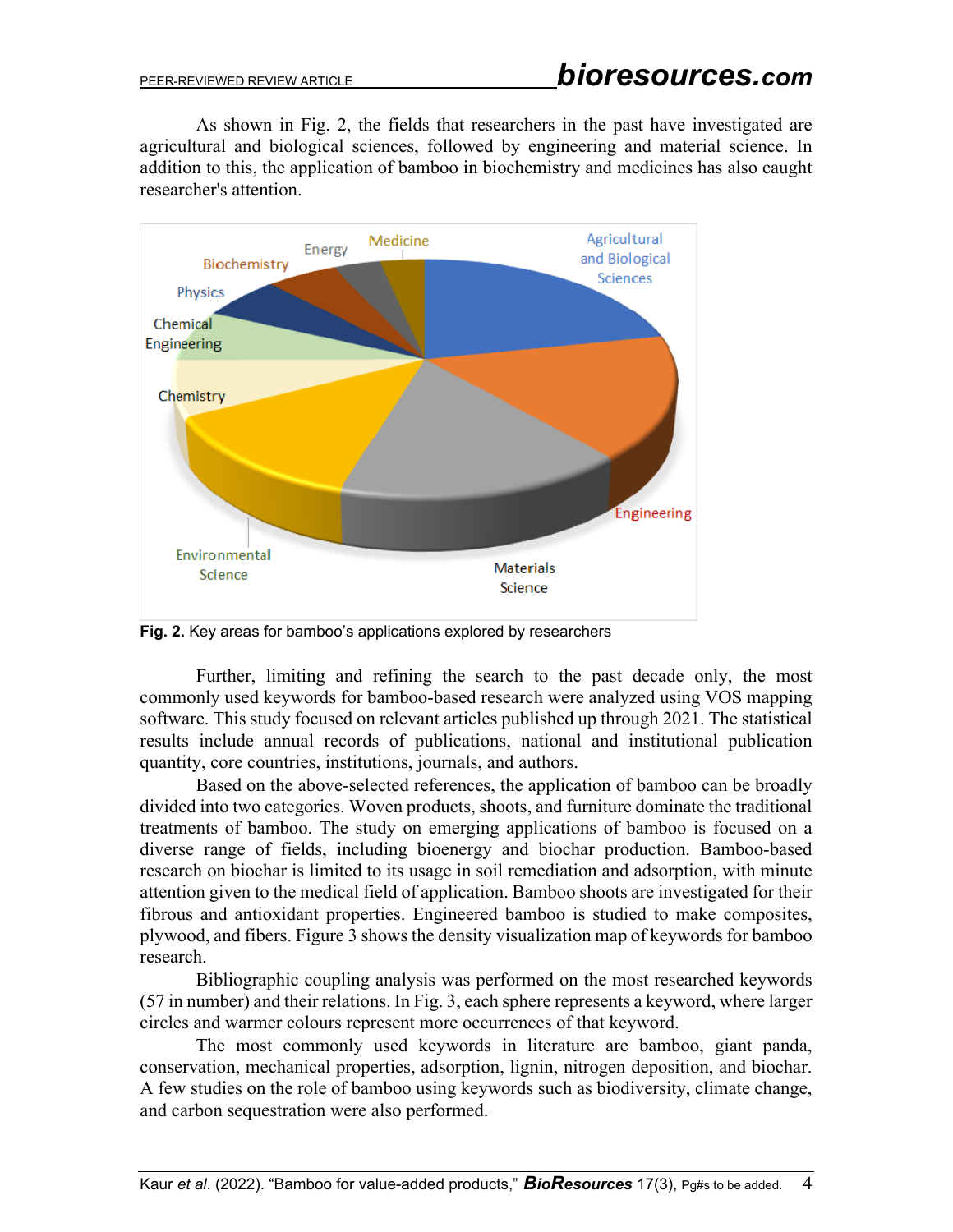| china<br>taxonomy<br>habitat selection                                                                       |  |
|--------------------------------------------------------------------------------------------------------------|--|
| conservation<br>habitat<br>biomass allocation                                                                |  |
| diversitybiodiversity                                                                                        |  |
| distribution                                                                                                 |  |
| giant panda<br>invasive species<br>density                                                                   |  |
|                                                                                                              |  |
| phyllostachys edulis<br>lignin cellulose<br>bamboo shoot                                                     |  |
| bamboo forest<br>biomass                                                                                     |  |
| regeneration<br>climate change                                                                               |  |
| bamboo                                                                                                       |  |
| carbon storage<br>dwarf bamboo<br>bamboo biomass                                                             |  |
| pretreatment<br>soil respiration<br>mechanical properties<br>carbon sequestration                            |  |
| nitrogen deposition<br>phytoremediation                                                                      |  |
| moso bamboo                                                                                                  |  |
| intensive management leaf area index<br>bamboo biochar<br>remote sensing<br>biochar<br>phyllostachys praecox |  |
| adsorption                                                                                                   |  |
| bamboo charcoal<br>pyrolysis                                                                                 |  |
| activated carbon                                                                                             |  |
| guadua soil                                                                                                  |  |
|                                                                                                              |  |
|                                                                                                              |  |
|                                                                                                              |  |
| <b>&amp; VOSviewer</b>                                                                                       |  |

**Fig. 3.** VOS based keyword density visualization map

## **TRADITIONAL FIELD OF BAMBOO APPLICATION**

 Bamboo plays an essential role in many Asian societies. It has been used in multiple applications for a long period of time. Some of the conventional uses of bamboo are handicraft items, pulp for the paper industry, food, and medicine. Bamboo is also popularly used for building and construction purposes globally.

#### **Construction Industry**

Compared to steel, concrete, and timber, the more miniature bamboo can withstand greater loads. The density of solid bamboo culm is in the range of 700 to 800 kg/m<sup>3</sup>. Thus, the culm can be used to produce strong panels and boards. The bending stress at failure is also 0.14 times mass per unit volume. Therefore it exhibits greater strength of bending failure. The tensile strength of *D. giganteus* and *B. vulgaris* bamboo species is as high as 135 and 170 MPa, respectively. The ability of bamboo to replace steel in the construction industry follows from the fact that the reinforcement of bamboo in the concrete led to an increase of 400% in the ultimate load applied (Ghavami 1995). Flooring, ceiling, walls, windows, doors, fences, housing roofs, trusses, rafters, and purlins can be made of bamboo (Yadav and Mathur 2021) As a structural material, it can be used to build bridges, boats, and skyscrapers scaffoldings. Bamboo-based buildings are eco-friendly, as they show insulation properties and consume less energy than conventional building materials (Lobovikov *et al.* 2007).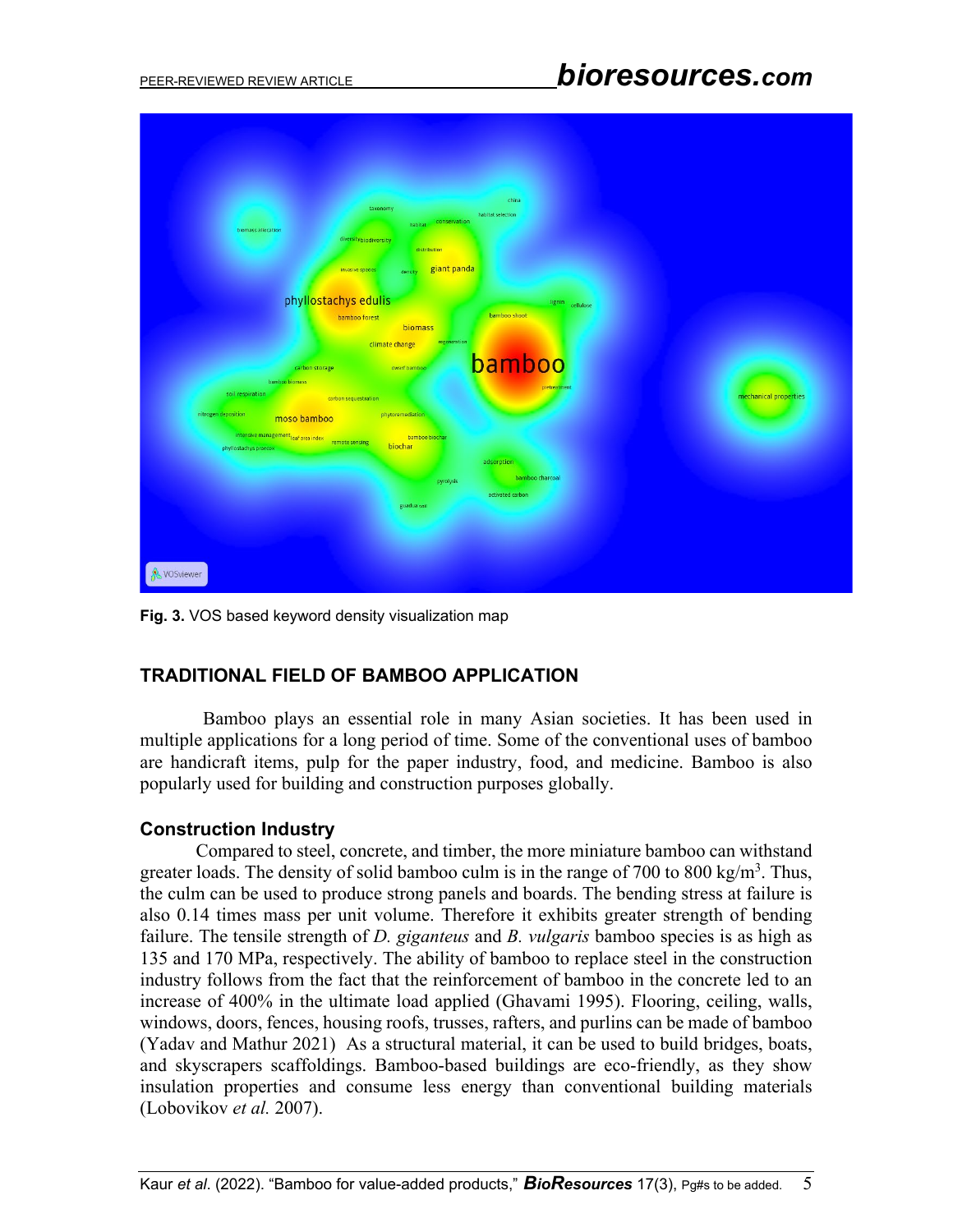## **Pulp and Paper Industry**

Three types of materials, namely wood, non-wood, and recovered paper, can be used to prepare the pulp. Bamboo is one of the primary materials used to prepare pulp and paper in India and China (Chen *et al.* 2011). It has more suitable chemical composition for such applications than other non-woody raw materials, including wheat straw, rice straw, and bagasse. Also, because of higher production capacity of fiber equivalent to hardwood in terms of fiber length, aspect ratio, and fibrous cell wall cavity ratio, bamboo is a preferable raw material for making pulp and paper. In China, the total production of bamboo pulp was 2,400,000 tons in 2017 alone. Chinese government further supports many bamboo-based plantation and storage drives to reach the annual production capacity of  $1x10<sup>6</sup>$  tons soon (Chen *et al.* 2011) As bamboo fiber is thin and long, it can be used to make a variety of papers such as writing, printing, and wrapping paper.

Table 1 shows that the maximum fiber length of bamboo pulp is suitable for the pulp and industry. The value of the rigidity coefficient is the ratio of the cell wall thickness ratio to the fiber diameter. A higher coefficient leads to less stiffness of the tensile strength of the paper (Sugesty *et al.* 2015).

| S.No | Property                  | Bamboo (Gigantochloa apus) |
|------|---------------------------|----------------------------|
|      | Maximum fiber length (mm) | 4.89                       |
|      | Minimum fiber length (mm) | 1.20                       |
| 3    | Average fiber length (mm) | 2.34                       |
|      | Outer diameter (µm)       | 14.54                      |
| 5    | Rigidity                  | 0.29                       |
|      | Flexibility               | 0.42                       |

**Table 1.** Properties of Bamboo Fiber (Sugesty *et al.* 2015).

#### **Food**

Bamboos are an indispensable part of the lives of rural people, especially in northeast India, as well as South-East and East Asian countries. Bamboo shoots contain high vitamins, carbohydrates, minerals, and proteins and provide nourishment to people at a meager cost (Singhal *et al.* 2013). Bamboo leaves and shoots are known for their nutritional properties. Researchers have reviewed the properties of bamboo leaves, and shoots (Nirmala *et al.* 2018). Various new products, including bamboo-based nuggets, crackers, chutneys, candies, chips, and buns, attract consumer's attention. In addition, bamboo leaves are used to feed cattle, pandas, and many birds during the dry season (Scurlock *et al.* 2000).

## **Medicines**

Bamboo is a potential source of various bioactive compounds and antioxidants such as phenols, vitamins C & E, and trace minerals including selenium, copper, zinc, and iron. Such components allows bamboo to serve as a part of traditional medicines in various Asian countries. In Bangladesh, Tabasheer and Sitopaladi churna contain powder from bamboo nodes and are recommended to treat cold, cough, congestion, and sinus. Likewise, traditional Chinese medicine is made with Chenjin Wan, Gualou Zhishi Tang, and Jupi Zhuru Tang bamboo shavings. Meanwhile, Qinggong Tang and Zhuye Shigao Tang contain bamboo leaf powder for fever, cough, insomnia, and restlessness (Benjamin *et al.* 2021).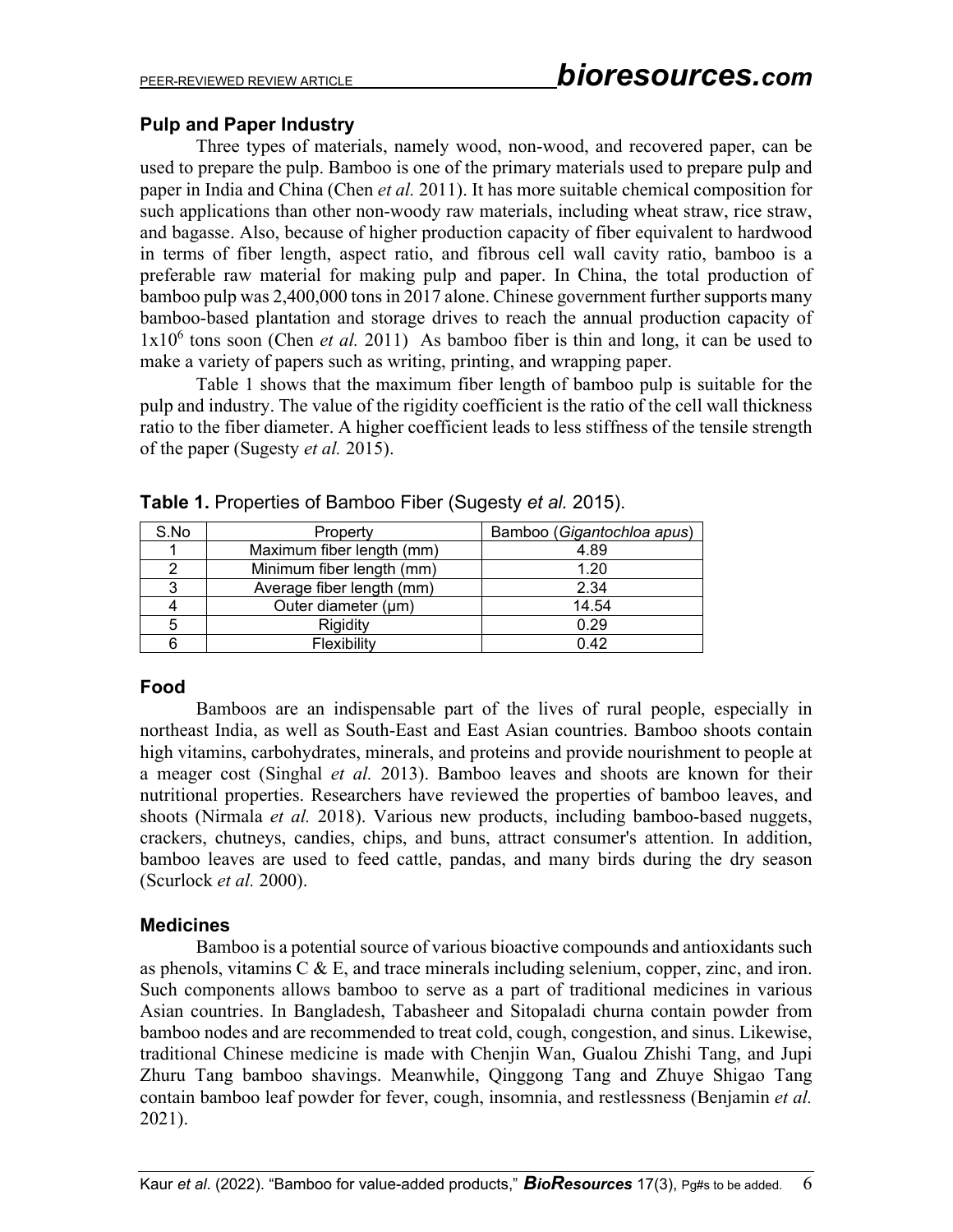In India, while paste from *B. arundinacea* leaves is applied on fractured bones, decoction from its roots is used to treat kidney stones. Seeds of *B. bambos* are used for rheumatism treatment. In Malaysia, young shoots of *Bambusa* sp. are boiled and taken orally as a postpartum diet. Stems of *B. vulgaris* are given to trallergiesergy in the Philippines. *B. bambos* leaves are taken to treat constipation in Thailand, showing multiple medicinal uses of different parts of bamboo across Asia (Benjamin *et al.* 2021). Like Asian countries, Brazilian bamboo species were also investigated and exhibited antibacterial activity (Anselmo-Moreira *et al.* 2021). Scientific investigations have demonstrated the efficacy of various bamboo parts in treating chronic and cardiovascular diseases. Alzheimer's disease, Parkinson's disease, diabetes, and cancer can be cured using bamboo leaves, shoots, and other parts (Nirmala *et al.* 2018).

## **Handicraft**

Bamboo can be split and processed using simple tools. It does not require any special skills or training to prepare simple crafts using bamboo. As it is readily available, producing and processing bamboo is affordable. It finds application in making household products such as handicraft items, tables, chairs, chopsticks, mats, poles, agricultural instruments, fishing tools, and musical instruments, *etc.* (Mohan *et al.* 2022).

| S.No | <b>Property</b>           | <b>Bamboo (Gigantochloa apus)</b> |
|------|---------------------------|-----------------------------------|
|      | Maximum fiber length (mm) | 4.89                              |
|      | Minimum fiber length (mm) | 1.20                              |
|      | Average fiber length (mm) | 2.34                              |
|      | Outer diameter (µm)       | 14.54                             |
|      | Rigidity                  | 0.29                              |
|      | Flexibility               | 0.42                              |

**Table 1.** Properties of Bamboo Fiber (Sugesty *et al.* 2015).

## **EMERGING APPLICATIONS OF BAMBOO**

## **Energy**

Bamboo is a sustainable resource for biomass to generate bio-energy. A growing tree of bamboo sequesters CO<sub>2</sub> from the air and adds more cellulosic fiber at a fast rate. The bamboo plant is an effective carbon sink, meaning that it effectively mitigates the greenhouse effect (Banik 2000). As a high growth rate grass, its annual biomass generation capacity of 40 tonnes per hectare is much higher than that of timber. Both direct burning and gasification are practiced to create energy from bamboo. The power of 1 kWh of electricity can be produced from 1.2 kg of bamboo, which is equivalent to wood and better than other powdered agro-residues such as sawdust or peanut, coffee, and rice husk (Sharma *et al.* 2018). In addition, waste bamboo can be converted into several important by-products in a biorefinery. In particular, carbon-based bamboo products such as biochar, activated carbon, and charcoal are already creating niche markets in the health sector. By heating bamboo in the absence of air, the generation of liquid bio-oil, gaseous fuels, and bamboo charcoal is obtained as a by-product. The received product's yield and quality vary depending on the kiln's temperature, type of reactor used, and reaction conditions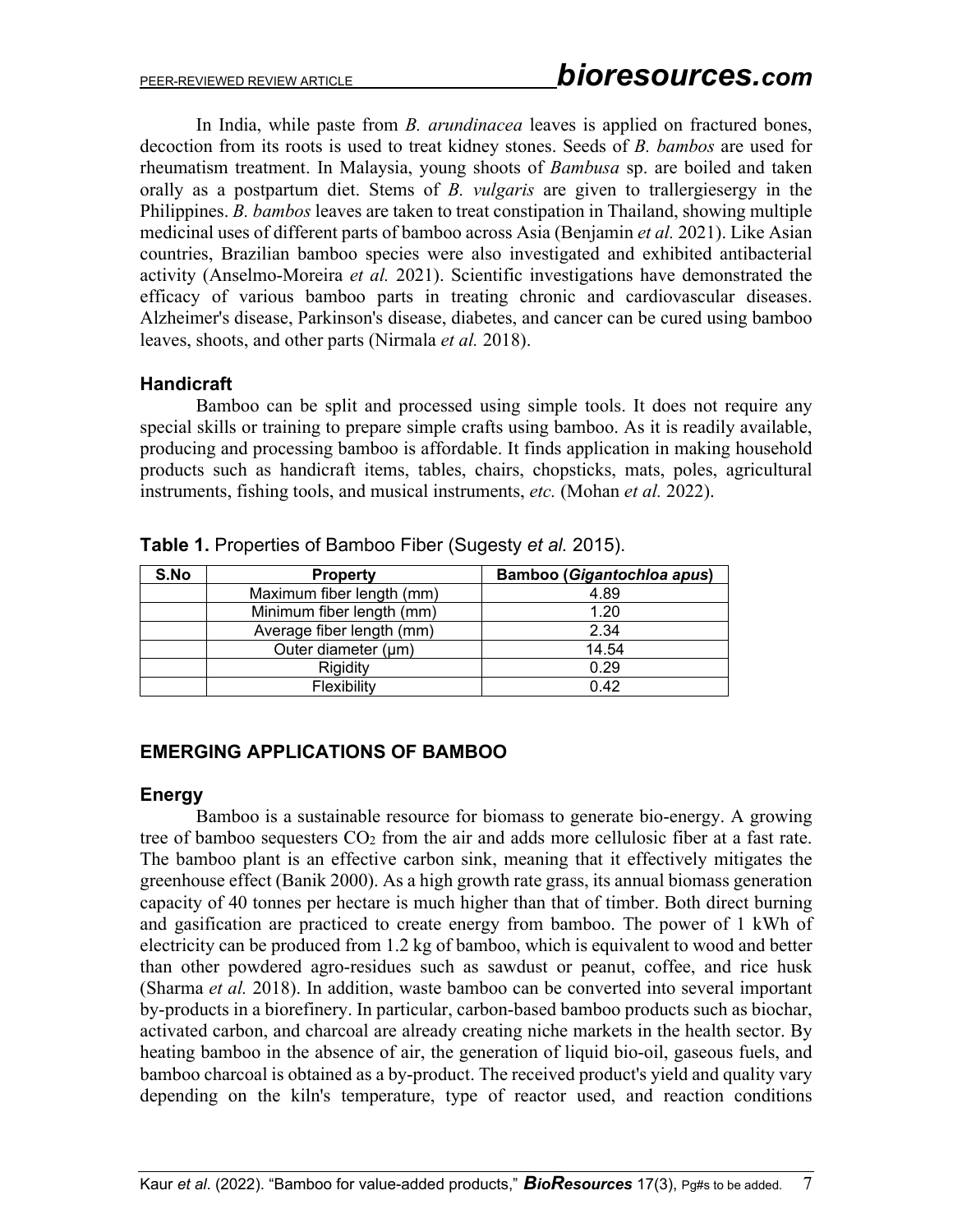maintained. Lower temperature leads to an enormous amount of bamboo charcoal that can further be used as fuel.

Bamboo species having low ash and alkali content are suitable for biofuel production. Also, it has a lower heating value than other woody plants (Scurlock *et al.* 2000) The heating of any biomass to high temperature (300 to 900  $\degree$ C) in specially designed reactors can lead to the generation of three types of fuels, *i.e*., solid (charcoal), liquid (bio-oil), and gaseous (syn-gas). While the temperature between 300 to 500 °C is suitable for the production of biochar, a medium-range temperature up to 700  $\degree$ C is suitable for bio-oil production (Kaur *et al.* 2021). At temperatures above this, syn-gas can be obtained as the main product. Bio-oil is transportable and storable and a potential source of several valuable chemicals. Bamboo biomass can be used to produce bio-oil and as a promising alternative for oil-derived chemicals because of its wide availability and renewability. Wang *et al.* (2013) reported that it is challenging to convert bamboo biomass to bio-oil because bamboo is complex and needs pre-treatment processing. Isolating and purifying single products is difficult due to the complexities of bio-oil mixtures. At high temperatures ( $>700$  °C), bamboo biomass is treated to produce syn-gas, a combination of carbon dioxide, methane, carbon monoxide, hydrogen, *etc.* (Wang *et al.* 2013).

## **Biochar**

Activated carbon is known for its high adsorption capacity, porosity, thermal stability, and many active functional groups, which can act as a shield to protect the environment and human health.

| <b>Raw Material</b>     | <b>Activation</b><br><b>Process</b> | <b>Surface</b><br>Area $(m^2/g)$ | <b>References</b>            |  |
|-------------------------|-------------------------------------|----------------------------------|------------------------------|--|
| Bamboo chips            | $N_2$ and $KHCO3$                   | 1693                             | (Li et al. 2020b)            |  |
| Bamboo chips            | KOH                                 | 720.69                           | (Jawad and Abdulhameed 2020) |  |
| Malaysian Selantik coal | <b>KOH</b>                          | 1094.3                           | (Jawad et al. 2019)          |  |
| Wood                    | <b>KOH</b>                          | 167.8                            | (Danish et al. 2018)         |  |
| Pineapple peels         | K <sub>2</sub> CO <sub>3</sub>      | 680                              | (Foo and Hameed 2012)        |  |
| Rice husk               | KOH                                 | 752                              | (Foo and Hameed 2011)        |  |

**Table 2.** Comparison of Surface Area of Bamboo and Other Materials

The non-renewability and the high cost of conventionally used raw materials such as coal and petroleum coke make it expensive and non-eco-friendly to manufacture and use them. Thus, researchers are exploring non-expensive raw materials, including sawdust, agro-residue, like bagasse, rice husk, coconut husk, industrial waste (fly ash), chitosan, and peat, *etc*., as raw materials for the production of carbon-based adsorbents. Suitable reaction conditions can produce a sufficiently large surface area of  $2123 \text{ m}^2$  /g (Ip *et al.* 2008).

Biochar produced using pyrolysis has a lower surface area. Using physical as well as chemical activations surface area of biochar can be greatly increased. As shown in Table 2, bamboo biochar (BC) is an excellent precursor for activated carbon. Different alkali chemical agents like KOH and NaOH can be applied to enhance surface functionality and negativity. Phosphoric acid (H<sub>3</sub>PO<sub>4</sub>), hydrogen peroxide (H<sub>2</sub>O<sub>2</sub>), and potassium carbonate  $(K_2CO_3)$  upgrade pore structure providing more active surface binding sites to the biochar (Shahib *et al.* 2022). Activated bamboo biochar can display a significantly higher surface area than wood charcoal and is effective for adsorption of pollutants due to its improved texture. Bamboo can be used to make green adsorbents by different methods with fine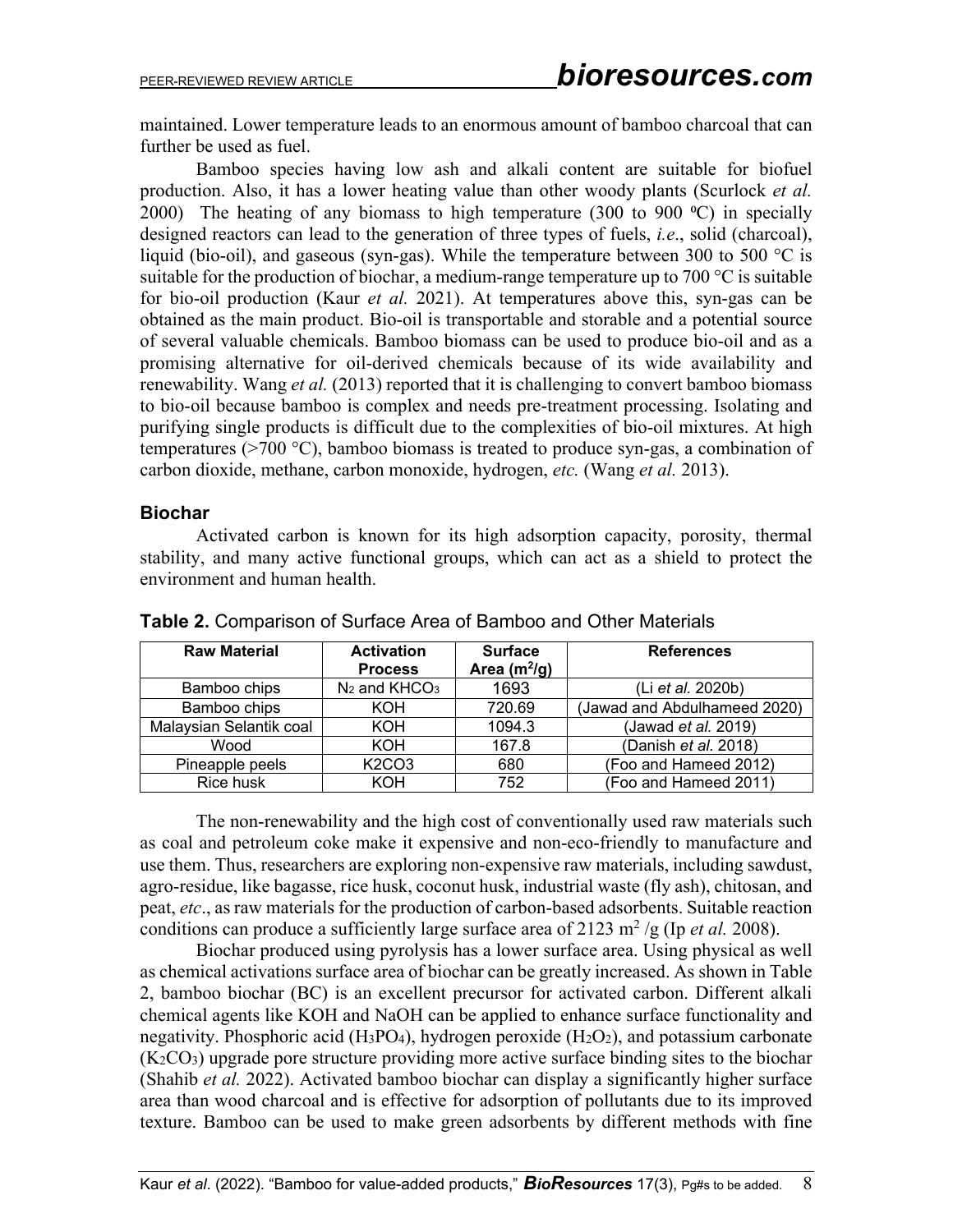porous structure, more surface functional groups, larger specific surface area, and mineral components to perform a greater degree of adsorption than other adsorbents.

Studies on the optimization of process parameters to produce biochar of suitable properties have been conducted by different researchers. Sahoo *et al.* (2021) reported that by pyrolysis of 1 kg of bamboo biomass and pigeon stalk biomass in the range from 400 to 600 ℃, biochar is produced in holding time and heating rate of 1 h and 13°C/min, respectively (Sahoo *et al.* 2021). It has shown that bamboo biomass had more cellulose, hemicellulose, and mass fraction of lignin than the agro-residue of pigeon pea stalk. Studies have revealed that black charcoal yield obtained at 700 and 850 °C carbonation temperatures have ranged from 27 to 33% with maximum pore distribution, strength, bulk density, density, and hydrophobic nature (DS *et al.* 2020b). Black charcoal obtained has about four times more cavities and adsorption rate, which may be used as adsorbents for removing carbon in the flue gas. A thermochemical process, slow pyrolysis, can be used for alternative traditional kilns, which release enormous gases to produce charcoal. In a fixed bed pyrolysis reactor by slow pyrolysis, 200 g of bamboo particles of *Dendrocalamus giganteus* of 5 years of age were heated in the temperature range from 300 to 600°C at the rate of 10 °C/min. Slow heating led to a higher char yield of 80% attained at 300 °C (Hernandez-Mena *et al.* 2014).

After processing, BC can be used as an ideal green adsorbent, depending on its specific properties. It can readily adsorb pollutants including harmful gases and radioactive materials, *etc.*, from the air. Likewise, dye, heavy metal ions, pesticides, nitrogen in fertilizers, *etc*., can be adsorbed from water to be used multiple times.

#### *Dye pollutants removal*

Industries such as paper mills, leather, food, pharmaceutical, textiles, and cosmetic sectors discharge dye-containing effluents, increasing the overall loading of chemical oxygen demand (COD), making the water unsuitable to use. Literature studies have shown that BC adsorbed different pollutant dyes efficiently. Reactive dyes are extensively used in the textile industry for its bright colors and dazzling shades. These dyes have many applications. However, their high solubility and poor biodegradable nature creates concerns about health and the ecosystem. The ultrasound technique was investigated to produce biochar of larger pore size and surface area. It increased biochar's surface area and pore volume from 56.3 to 141.2  $\mathrm{m}^2/\mathrm{g}$  and 0.013 to 0.039 cm<sup>3</sup>, which showed its highest adsorption capacity of 3.49 mg/g (Nguyen 2021).

Methylene blue is a cationic dye with an aromatic structure used in the printing and dyeing industries. Methylene blue dye displays poor biodegradability, and high chromaticity. Activated carbon with negative surface charges is found to be attracted to positively charged methylene blue dyes (Kuang *et al.* 2020). For instance, methylene blue dye (499 mg/g) got adsorbed by nitrogen-doped BC biochar modified using KHCO3 (Li *et al.* 2020). G*igantochloa robusta* Kurz bamboo was pyrolyzed to 400 °C for 4 hours, and activated using KOH solution to result in an optimum methylene blue removal by 99.8% in 120 minutes of reaction. Table 3 shows BC's high dye removal efficiency compared to other waste materials.

#### *Heavy metals pollutants removal*

Contaminants such as heavy metals (Pb, Cu, Cd, Zn, *etc.*) resulting from industries in wastewater can cause harmful effects on humankind and the environment. BC's high surface area and positive charges facilitate the adsorption of various anions ( $e.g., Cr<sub>2</sub>O<sub>7</sub><sup>2</sup>$ ),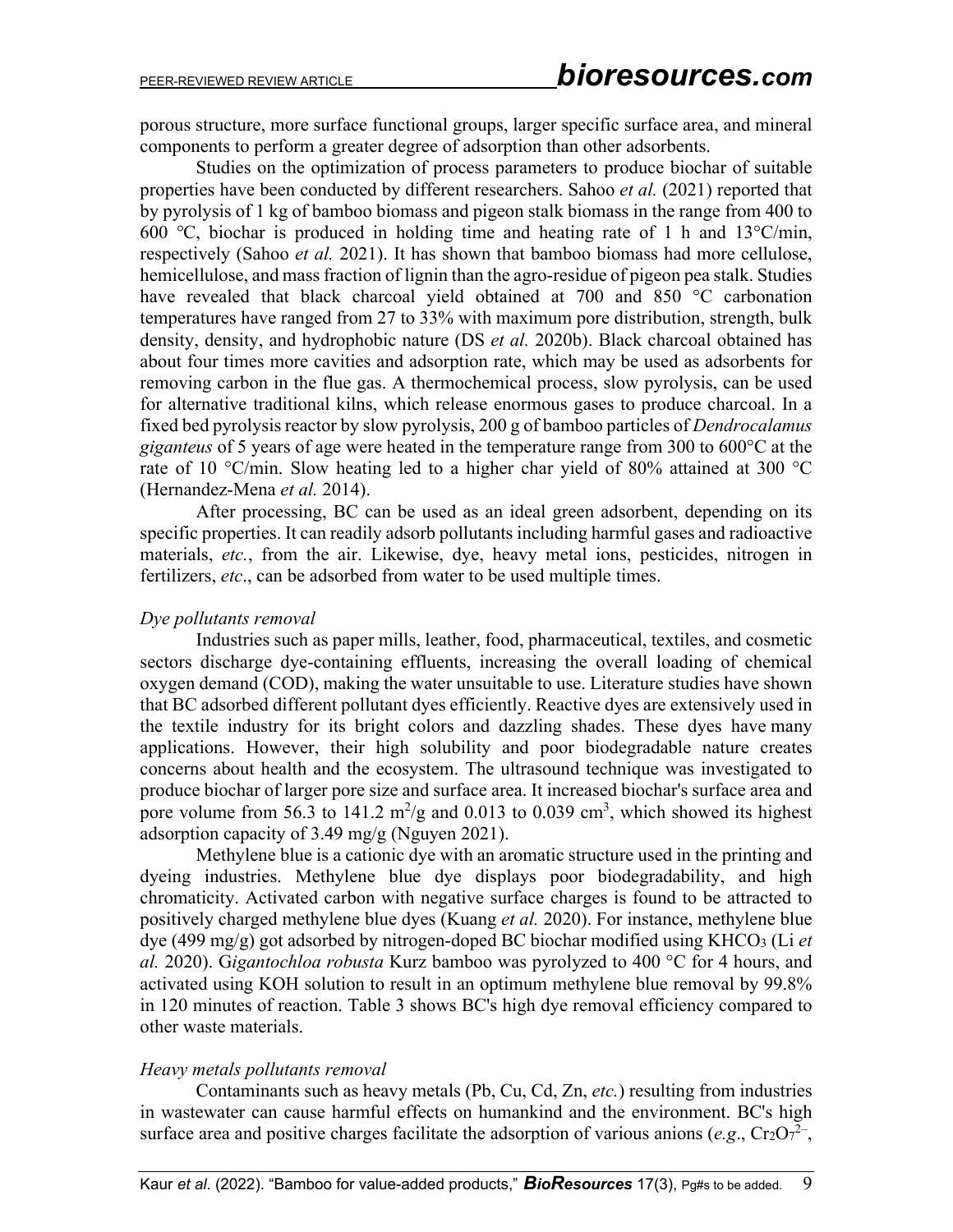$CrO<sub>4</sub><sup>2</sup>$ , NO<sub>3</sub><sup>-</sup>, and PO<sub>4</sub><sup>2</sup>) and oxygen-containing functional groups on its surface adsorb cations (*e.g.*  $Cu^{2+}$ ,  $Cd^{2+}$ ,  $Pb^{2+}$ , and  $Ni^{2+}$ ). Chu (2019) studied the adsorption of Cd (II) and Cr (VI) simultaneously by bamboo-based oxidized biochar. The bamboo-based biochar was prepared by modifying moso bamboo with  $ZnCl<sub>2</sub>$  and pyrolysis at 500 °C. The prepared biochar was oxidized with  $(NH_4)_{2}S_2O_8$  solution to obtain oxygen-containing functional groups. The highest adsorption capacities of the oxidized biochar for Cr(VI) and Cd (II) were 33.8 and 30.3 mg/g, respectively (Chu *et al.* 2019). Removal of heavy metals such as mercury can be achieved using biochar from different sources, including bamboo, coconut shell, and sugarcane bagasse, resulting in adsorption capacities up to 31.0, 11.5, and 15.2 mg/g, respectively (Goel 2004; Giraldo 2020).

| <b>Source of Biochar</b> | <b>Modifier</b>                                  | <b>Adsorption</b><br>Capacity (mg/gm) | <b>Reference</b>       |
|--------------------------|--------------------------------------------------|---------------------------------------|------------------------|
| Bamboo                   | urea, $KHCO3$                                    | 499                                   | (Li et al. 2020b)      |
| Cottonwood               | Graphene                                         | 174                                   | (Zhang et al. 2012)    |
| AC/Palygorskite          | ZnCl <sub>2</sub>                                | 351                                   | (Zhang et al. 2012)    |
| Date core                | ZnCl <sub>2</sub>                                | 455                                   | (Mahmoudi et al. 2015) |
| Corn stalks              | 200 ml $\cdot$ min <sup>-1</sup> NH <sub>3</sub> | 436                                   | (Lian et al. 2016)     |

|  | Table 3. Methylene Dye Removal using Biochar from Different Sources |
|--|---------------------------------------------------------------------|
|--|---------------------------------------------------------------------|

*Gaseous pollutants removal* 

The concentrations of greenhouse gases such as carbon dioxide, methane, nitrous oxide, chlorofluorocarbons, and ozone in the atmosphere have been increasing, leading to global warming, rising sea levels, and ecosystem imbalance, threatening the existence of many organisms. Substantial research has been carried out to find suitable low-cost technologies to capture gaseous pollutants and preserve the environment.

| <b>Adsorbents</b>                              | <b>Modified</b>               | <b>Pollutants</b>   | <b>Maximum</b>                | <b>References</b>           |
|------------------------------------------------|-------------------------------|---------------------|-------------------------------|-----------------------------|
|                                                |                               |                     | <b>Adsorption</b><br>Capacity |                             |
| Water bamboo<br>(Zizania latifolia)            | Ultrasonic<br>irradiation     | Reactive<br>Black 5 | $3.49$ mg/g                   | (Nguyen et al.<br>2021)     |
| Bamboo biochar                                 |                               | Rhodamine B         | $0.638$ mg/g                  | (Alcântara et al.<br>2016)  |
| Bamboo shoot shell                             | Hydrothermal<br>carbonization | Rhodamine b         | $85.8$ mg/g                   | (Hou et al. 2019)           |
| Mayan bamboo<br>'Giganchlotoa robusta<br>Kurz) | KOH                           | Methylene blue      |                               | (Efiyanti et al. 2020)      |
| Moso bamboo<br>(Phyllostachys edulis)          |                               | Methylene blue      | 1667 mg/g                     | (Ma et al. 2019)            |
| Waste bamboo<br>scaffolding                    |                               | Methylene blue      | $0.99$ mmol/g                 | (Mui et al. 2008)           |
| bamboo biochar                                 | $H_3PO_4$                     | Yellow 161dye       | $2.401$ mg/g                  | (Wang and Yan<br>2011)      |
| Moso bamboo                                    | ZnCl <sub>2</sub>             | Cd(II)              | $30.3$ mg/g                   | (Chu et al. 2019)           |
| Moso bamboo                                    | ZnCl <sub>2</sub>             | Cr (VI)             | 33.8 mg/g                     | Chu et al. 2019)            |
| bamboo leaf                                    |                               | Hg (II)             | 27.11mg/g                     | (Mondal et al. 2013)        |
| bamboo leaf                                    | Triton X-100                  | Hg (II)             | 28.1mg/g                      | (Mondal <i>et al.</i> 2013) |

|  | <b>Table 4.</b> Adsorption Capacity of Various Pollutants by Modified Bamboo Biochar |
|--|--------------------------------------------------------------------------------------|
|  |                                                                                      |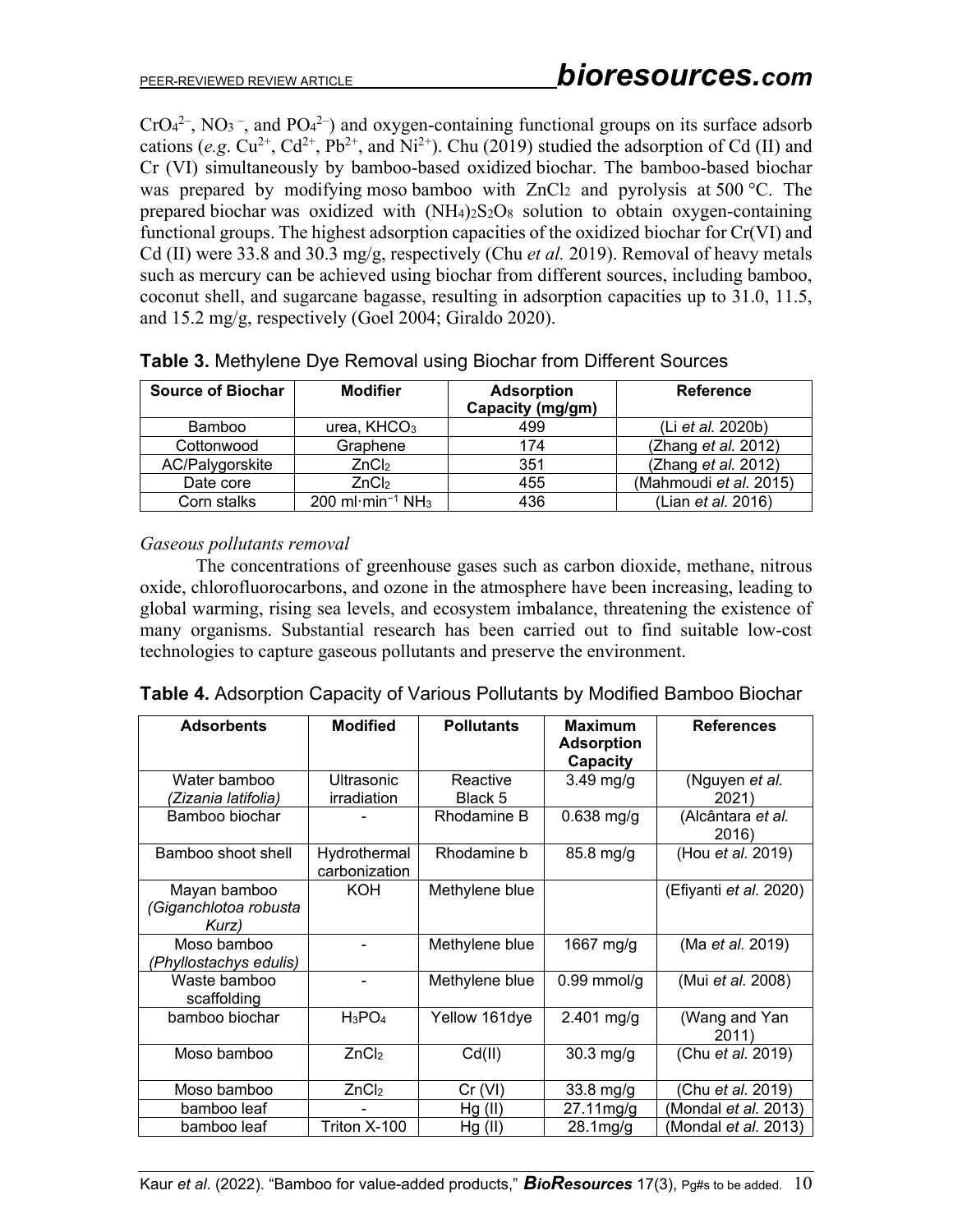| bamboo leaf | Sodium<br>dodecyl<br>sulphate | Hg (II) | $31.05 \,\mathrm{mg/g}$ | (Mondal et al. 2013)      |
|-------------|-------------------------------|---------|-------------------------|---------------------------|
| Moso bamboo | -                             | CO2     | 78.64 ma/a              | (Wang <i>et al.</i> 2008) |

The Intergovernmental Panel on Climate Change (IPCC) has mentioned that the adsorption of contaminants using carbon-based porous materials such as biochar is one such potential technology. Adsorption using activated charcoal has its advantages and limitations. Capturing noxious pollutants such as  $CO<sub>2</sub>$  using inexpensive waste biomassbased adsorbents with high recyclability has been anticipated to be a sustainable technology to improve environmental conditions (Metz Bert *et al.* 2005).

Huang (2014) reported moso bamboo carbonized temperatures of 600, 700, 800, 900, and 1000 °C with nitrogen gas used as the carrier gas at a constant flow rate (300 mL/min) for comparing the quality of bamboo charcoal (Huang *et al.* 2014). Treatments at 600 and 1000 ℃ produced the highest (32.2%) and lowest (27.4%) average charcoal yields. The highest adsorption of 78.6 mg/g was obtained at a carbonization temperature of 1000 ℃. As shown in Table 4, the adsorption capacity of bamboo is sufficiently high to utilize waste bamboo for detoxification purposes.

#### *Medicinal applications*

Bamboo biochar is biodegradable, biocompatible, low cytotoxic, non-toxic, hard, thermally stable, emits far-infrared rays, and is highly oxidation preventive. These advantages motivated researchers to produce various composites to be used in biomedicines (Li *et al.* 2020a; Zhang *et al.* 2022).

Research work on BC-based composites for biomedical applications has shown encouraging results. Studies on the biocompatibility of BC and ultra-high molecular weight polyethylene (UHMWPE) were tested for biocompatibility by using seeds of fibroblasts and were observed for two days. Survival of all cells for this period indicates the safety of BC for biomedical applications. BC/UHMWPE composite showed a low friction coefficient, high protein adhesion, and high cell proliferation because of BC's high hydrophilicity and specific surface energy (Li *et al.* 2020a).

A high level of bilirubin in blood causes a disease known as hyperbilirubinemia. In hyperbilirubinemia patients, a high level of albumin is found in the blood, and it can act as a toxic substance (Hsieh *et al.* 2007). During blood detoxification, chitosan-BC beads averted the probability of liberation of minute particles (Khandegar *et al.* 2021; Suri *et al.* 2021). A homogenous composition was formed between BC and chitosan. The activated carbon of BC may contain large pores. These pores were found to act as adsorbent sites for bilirubin when exposed to plasma. Blood toxin removal by activated carbon depends on the surface area of the adsorbent. Bamboo charcoal beads provide a large surface area for the adsorption of toxic materials. During the pulverization of natural bamboo, the size distribution and pore geometry disintegrate. BC didn't damage any of the macrophage cells. They were independent of the size of BC particles or their doses.

Oxidative treatment was given to BC to enhance its hydrophilicity. Also, its mechanical properties were observed by researchers (Nitayaphat *et al.* 2009). The composite contained both chitosan with nitric acid-modified BC and unmodified BC. Many pores in BC make it an excellent source for infrared rays adsorption. It was observed that chitosan-modified BC (1% w/w) showed better tensile strength than chitosan-unmodified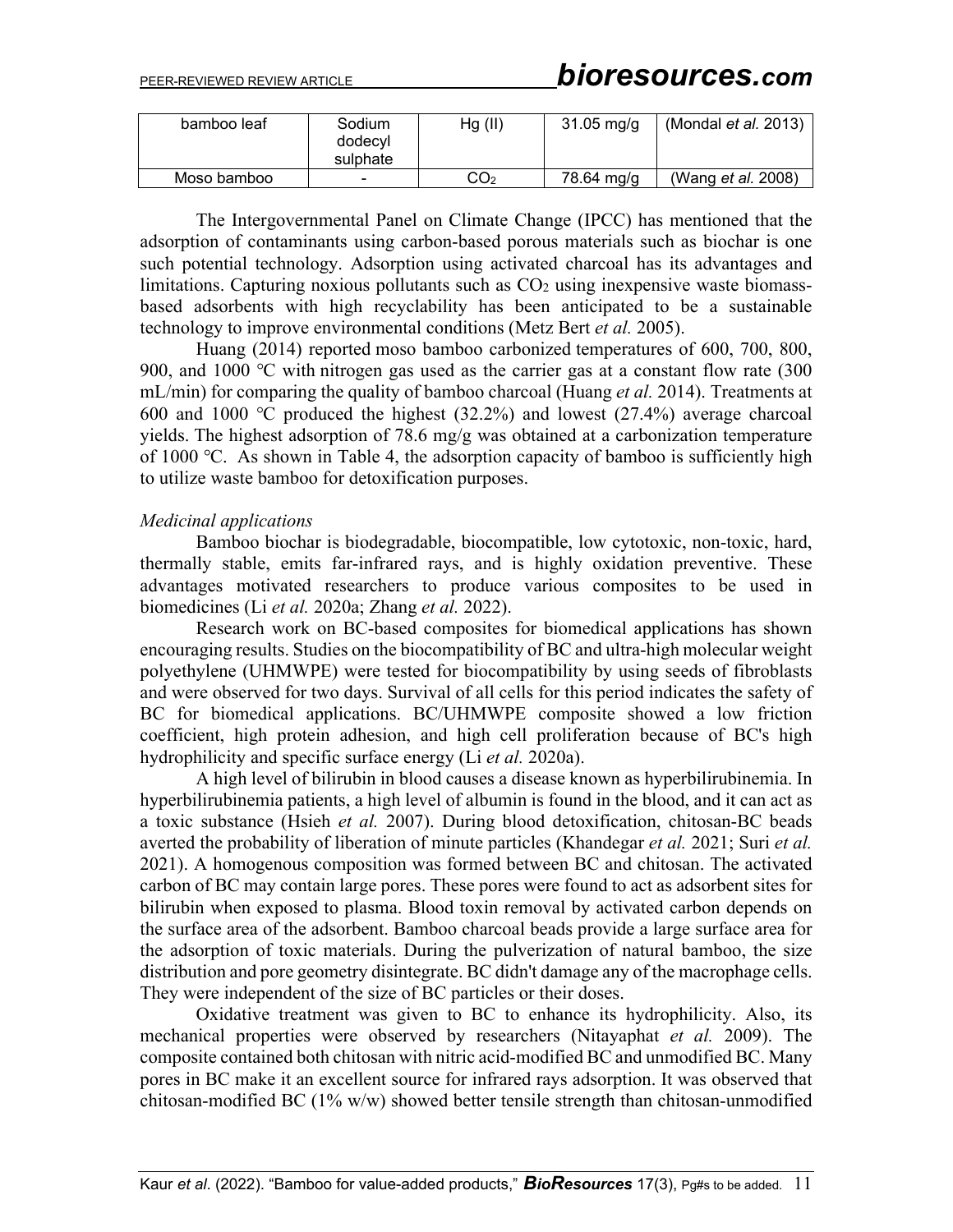BC. An increase in the hydrophilic nature of BC was reported, resulting in more adsorption of water. This composite was suggested to be applied to remove toxins in the blood.

Bamboo vinegar produced during pyrolysis of bamboo also influences growth hormones. The study done by Chu *et al.* (2013) used a mixture of BC and bamboo vinegar given as the basal diet for the swine population. Although the concentrations of cholesterol, triglyceride, low-density lipoprotein cholesterol, high-density lipoprotein cholesterol, and total protein were not affected by this diet, blood urea nitrogen, low-density lipoprotein, and cortisol were crucially affected (Chu *et al.* 2013). Immunoglobulin G and IgA levels were also affected by the addition of BC in a diet showing a high amount, but the BC didn't affect immunoglobulin M level. The study highlighted the potential of BC and bamboo vinegar as a replacement for commercial antibiotics to increase bacterial protection and reduce stress in animals.

Ciprofloxacin belongs to a group of antibiotics known as fluoroquinolones that are used to treat bacterial infections such as conjunctivitis, ear infection, and chest infections (Wang *et al.* 2015). Bamboo waste was impregnated in phosphoric acid, followed by a carbonization process to prepare BC. The obtained bio-char was washed and dried, followed by impregnation in potassium carbonate. At 25°C, the kinetic properties and adsorption equilibrium on bamboo-based activated carbon of ciprofloxacin were determined. Impregnation of BC in phosphoric acid resulted in microporosity in activated carbon. Hydrolysis of lignocellulosic acid was caused by phosphoric acid. This causes biomaterial swelling, resulting in mesopore formation. At 750 °C, the specific surface area of bamboo-based activated carbon attained a maximum value (2125 m<sup>2</sup>/g).

Bamboo charcoal beads coated with chitosan, a linear polysaccharide, non-toxic, biodegradable polymer, were invested for pharmaceutical applications. Poly(methacrylate) (PMAA) was used to coat activated carbon. A chemotherapeutic drug called doxorubicin can be adsorbed by chitosan, poly(methacrylate) (PMAA), and BC (Caminos-Peruelo *et al.* 2017). Moso bamboo species were used to extract BC, then combined with chitosan and PMAA to produce BC beads. Direct use of BC for haemoperfusion (filtration of blood outside the body to remove toxins) could lead to emboli (air bubbles or blood clots) in blood vessels. Thus, a coating BC by chitosan was incorporated. Also, PMAA and chitosan coating on BC led to enhanced hydrophilic properties. The composite bead (surface area: 681 m<sup>2</sup>g<sup>-1</sup>) successfully adsorbed polar compound creatinine (15%) from the contaminated aqueous solution. (Caminos-Peruelo *et al.* 2017; Khandegar *et al.* 2021; Suri *et al.* 2021).

Ankle injury comprises approximately 10% of all sports injuries. A nano-TiO2 modified BC was used to make ankle guard material (Lu *et al.* 2021). The hydroxyl ions were released by exposing TiO<sub>2</sub> to light, which resulted in the denaturation of their protein components. Gradual recovery in pain and swelling symptoms was observed by using a nano BC ankle guard. Also, nano-BC particles could absorb all moisture, keeping ankle lesions dried and breathable. Far-infrared wavelength was followed by BC ankle guard, which maintained heat on the concerned area, promoting blood circulation, dilating skin capillary, relieving pain, dissipating congestion, and promoting the recovery of ankle joint function.

#### *Drug delivery in chemotherapy*

Many of the safe and effective anti-cancerous drugs are not used commercially due to their poor aqueous solubility and lower bioavailability, limiting tissue distribution and half-life. To further improve the therapeutic effect of these compounds, bamboo charcoal of size in nano-scale (BCNP) with a large surface area (surface area:  $348 \text{ m}^2/\text{g}$ ) for drug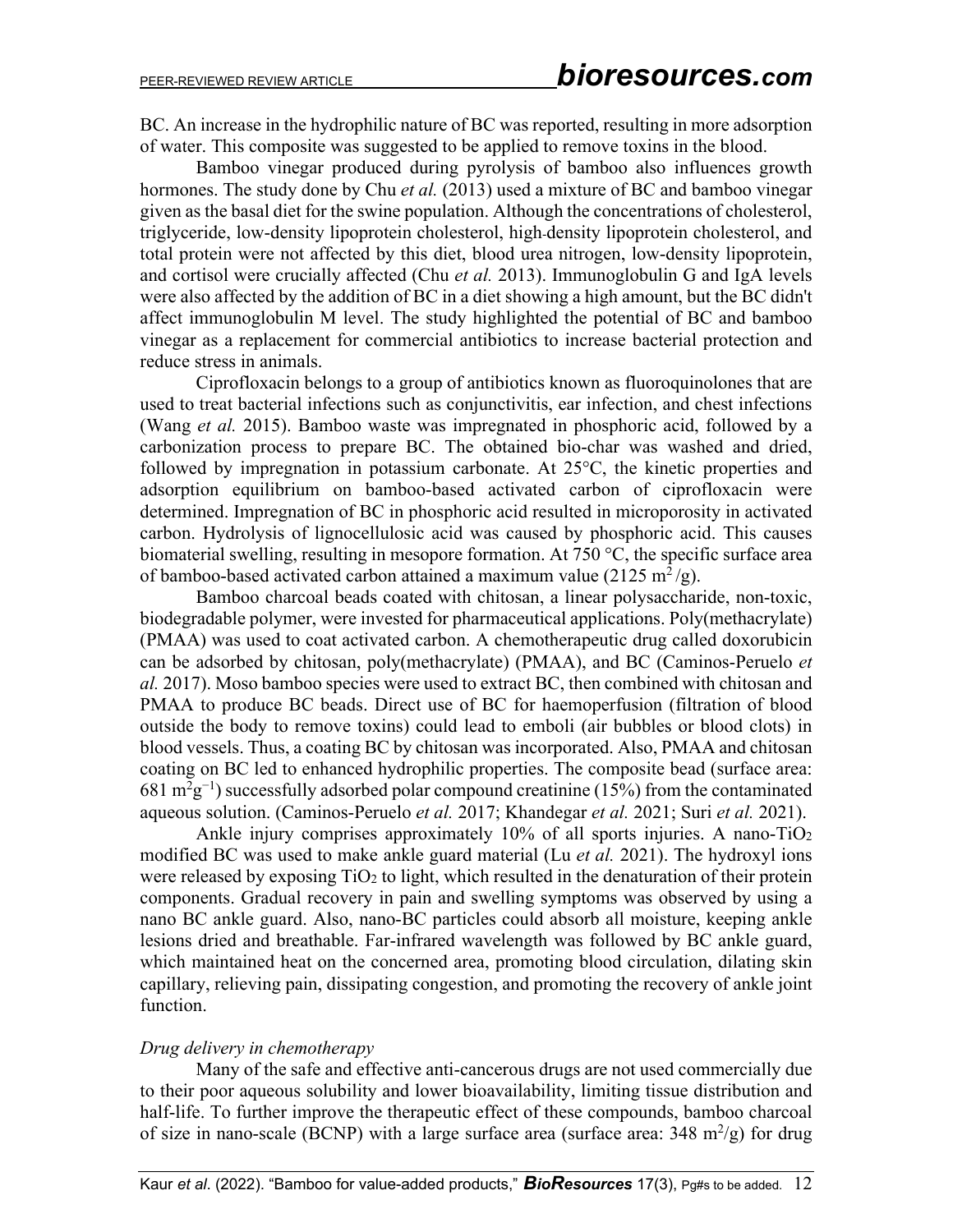absorption was explored. Bamboo is non-toxic, highly porous (increases drug delivery capacity), relatively cheap, and possesses a high photothermal efficiency (Dong *et al.* 2016). For combined photothermal therapy (PTT) and tumor chemotherapy, BCNP was used as a drug carrier for the chemotherapeutic drug doxorubicin (DOX). Studies have shown that the drug resistance against MCF-7 cancer cells and drug potency was enhanced as cellular uptake was promoted. The small size of BCNP and its mesoporous structure favored drug delivery demand. BCNP was found to be an effective and promising nanocarrier for drug delivery in chemotherapy.

Curcumin (found in turmeric) was loaded on BCNP by Xie (2017) to observe its antitumor effects in chemotherapy. TPGS (a water-soluble derivative of vitamin E) and BCNP with curcumin were used as reactive oxygen species (ROS) scavengers for radioprotection. TPGS-BCNP was found to possess a high photothermal effect. The drug delivery method was studied by drenching TPGS-BCNP in curcumin solution. After centrifugation of TPGS-BCNPS, the color change of curcumin from yellow to colorless indicates its loading on TPGS-BCNP. The amount of curcumin released without near infrared (NIR) irradiation in 80 min was 17.6% (Xie *et al.* 2017).

In contrast, 61.2% of curcumin was released from TPGS-BCNP under NIR irradiation. The anticancer effect was attained by treatment of TPGS-BCNP +curcumin + NIR. Curcumin bioavailability was increased, leading to improvement in therapeutic effect. Treated mice showed complete tumor eradication and 99.8% of tumor growth inhibition with no reappearance of cancer.

| <b>Composite</b>    | <b>Plasma Treatment</b>                          | <b>Surface Area</b><br>BET $(m^2/g)$ | <b>Pore Volume</b><br>$\text{(cm}^3\text{/g)}$ | <b>References</b> |
|---------------------|--------------------------------------------------|--------------------------------------|------------------------------------------------|-------------------|
| BC/Ag               | Untreated                                        | 169                                  |                                                | Bardhan 2014      |
| BC/Ag               | Untreated                                        | 171                                  | 0.07                                           | Fu et al. 2009    |
| BC/Ag               | Untreated                                        | 171                                  |                                                | Fu et al. 2009    |
| BC/Ag               | ВC                                               | 870                                  | 0.44                                           | Vignesh 2015      |
|                     | Untreated BC/Ag                                  | 966                                  | 0.48                                           |                   |
|                     | BC/Ag - Air plasma<br>treatment                  | 970                                  | 0.49                                           |                   |
|                     | BC/Ag oxygen plasma<br>treatment                 | 992                                  | 0.52                                           |                   |
| BC/ZnO              | Untreated BC/ZnO                                 | 956                                  | 0.47                                           | Vignesh 2016      |
|                     | BC/ZnO - Air plasma<br>treatment                 | 975                                  | 0.49                                           |                   |
|                     | BC/Zn- Oxygen plasma<br>treatment                | 973                                  | 0.48                                           |                   |
| BC/TiO <sub>2</sub> | Untreated BC/TiO <sub>2</sub>                    | 631                                  | 0.52                                           | Vignesh 2016      |
|                     | BC/TiO <sub>2</sub> - Air plasma<br>treatment    | 401                                  | 0.58                                           |                   |
|                     | BC/TiO <sub>2</sub> - Oxygen plasma<br>treatment | 265                                  |                                                |                   |
| BC/ZnO/             | Untreated BC/ZnO/TiO2                            | 1020                                 | 0.51                                           | Vignesh 2016      |
| TiO <sub>2</sub>    | BC/ZnO/TiO2 - Air plasma<br>treatment            | 1035                                 | 0.52                                           |                   |

## **Table 5.** Enhanced Surface Properties of Modified Bamboo Charcoal Nanocomposites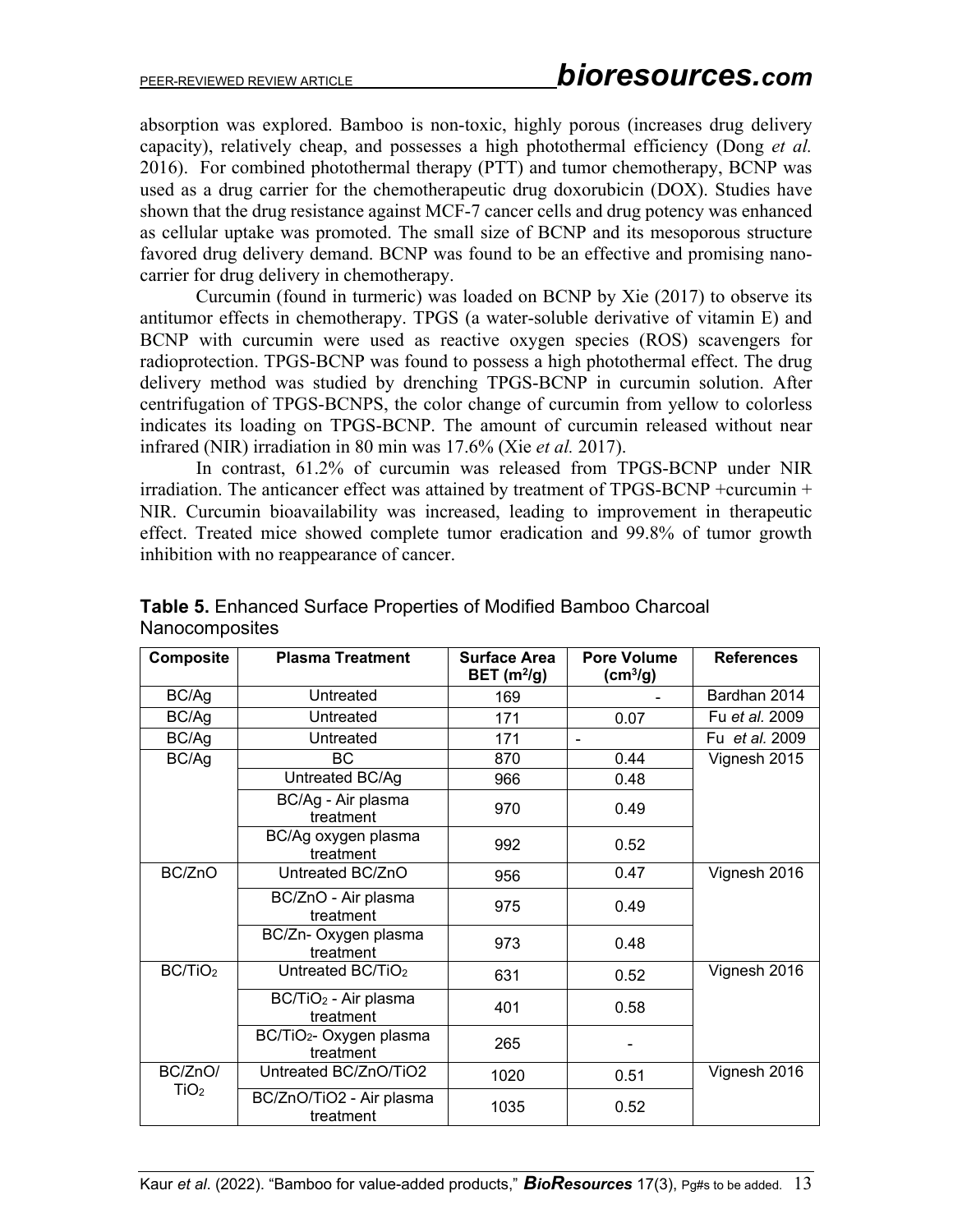|                                 | BC/Zn/TiO2- Oxygen<br>plasma treatment | 1037 | 0.53 |                          |
|---------------------------------|----------------------------------------|------|------|--------------------------|
| BC/<br>Chitosan                 | Untreated                              | 659  |      | Caminos-<br>Peruelo 2017 |
| BC/<br>Chitosan/<br><b>PMAA</b> | Untreated                              | 681  | -    |                          |

Safety evaluation results revealed low toxicity and good biocompatibility. Also, a well-built free radical scavenging ability was observed, which could be utilized for radiation protection in healthy tissue.

## *Specific applications of bamboo charcoal composites*

Bamboo biochar (BC) on loading with other nanoparticles such as silver helped enhance their medicinal properties. BC/Ag composite prepared by chemical reduction was evaluated for its antibacterial activity against the gram-negative pathogen (*E. coli*) and gram-positive bacteria (*S. aureus* and *B. subtilis*). A good bonding was observed between BC and silver nanoparticles, resulting in a high zone of inhibition with the destruction of all pathogens. BC-Ag composite was tested on textile fiber, and it was found to be an excellent source of antibacterial fabrics (Yang *et al.* 2009).

| Pathogen    | <b>Composite</b>    | <b>Treatment</b>                             | <b>Minimum</b><br><b>Inhibitory</b><br><b>Composition</b> | Zone<br>Inhibition | <b>References</b>                |
|-------------|---------------------|----------------------------------------------|-----------------------------------------------------------|--------------------|----------------------------------|
|             | BC/Ag               | $\blacksquare$                               | 0.3                                                       | 14.4               | (Bardhan et al.<br>2014; Vignesh |
|             | BC/Ag               |                                              | 1                                                         | 23.3               |                                  |
|             | BC/Ag               | $\qquad \qquad \blacksquare$                 | < 0.4                                                     | 14±0.2             | et al. 2016;                     |
|             | BC/Ag               |                                              |                                                           | 11.1 to 20.3       | Yang et al.<br>2009)             |
| S. aureus   | BC/TiO <sub>2</sub> |                                              | ۰                                                         | 19                 |                                  |
|             | BC/TiO <sub>2</sub> | Air plasma<br>treatment (Jia<br>et al. 2022) |                                                           | 19                 |                                  |
|             | BC/TiO <sub>2</sub> | Oxygen plasma<br>treat.                      |                                                           | 20                 |                                  |
|             | BC/Ag               |                                              | 0.3                                                       | 22.2               | (Bardhan et al.                  |
|             | BC/Ag               |                                              | 0.3                                                       | 14.6               | 2014; Vignesh                    |
|             | BC/Ag               | $\blacksquare$                               | 4,000                                                     | $13 + 0.2$         | et al. 2016;                     |
| $P_{\cdot}$ | BC/Ag               |                                              |                                                           | 11.1 to 20.3       | Yang et al.                      |
| aeruginosa  | BC/TiO <sub>2</sub> |                                              | ۰                                                         | 16                 | 2009)                            |
|             | BC/TiO <sub>2</sub> | Air plasma<br>treatment                      |                                                           | 17                 |                                  |
|             | BC/TiO <sub>2</sub> | Oxygen plasma<br>treat.                      |                                                           | 19                 |                                  |
| E. coli     | BC/Ag               |                                              | 0.3                                                       | 13.3               | (Bardhan et al.                  |
|             | BC/Ag               |                                              | -                                                         | 11.1 to 20.3       | 2014; Vignesh                    |
|             | BC/TiO <sub>2</sub> |                                              | -                                                         | 18                 | et al. 2016;                     |
|             | BC/TiO <sub>2</sub> | Air plasma<br>treatment                      |                                                           | 18                 | Yang et al.<br>2009)             |
|             | BC/Ag               | Oxygen plasma<br>treat.                      |                                                           | 20                 |                                  |
| K.          | BC/TiO <sub>2</sub> |                                              | -                                                         | 22                 |                                  |

**Table 6.** Anti-pathogen Activity of Bamboo Biochar Nanocomposites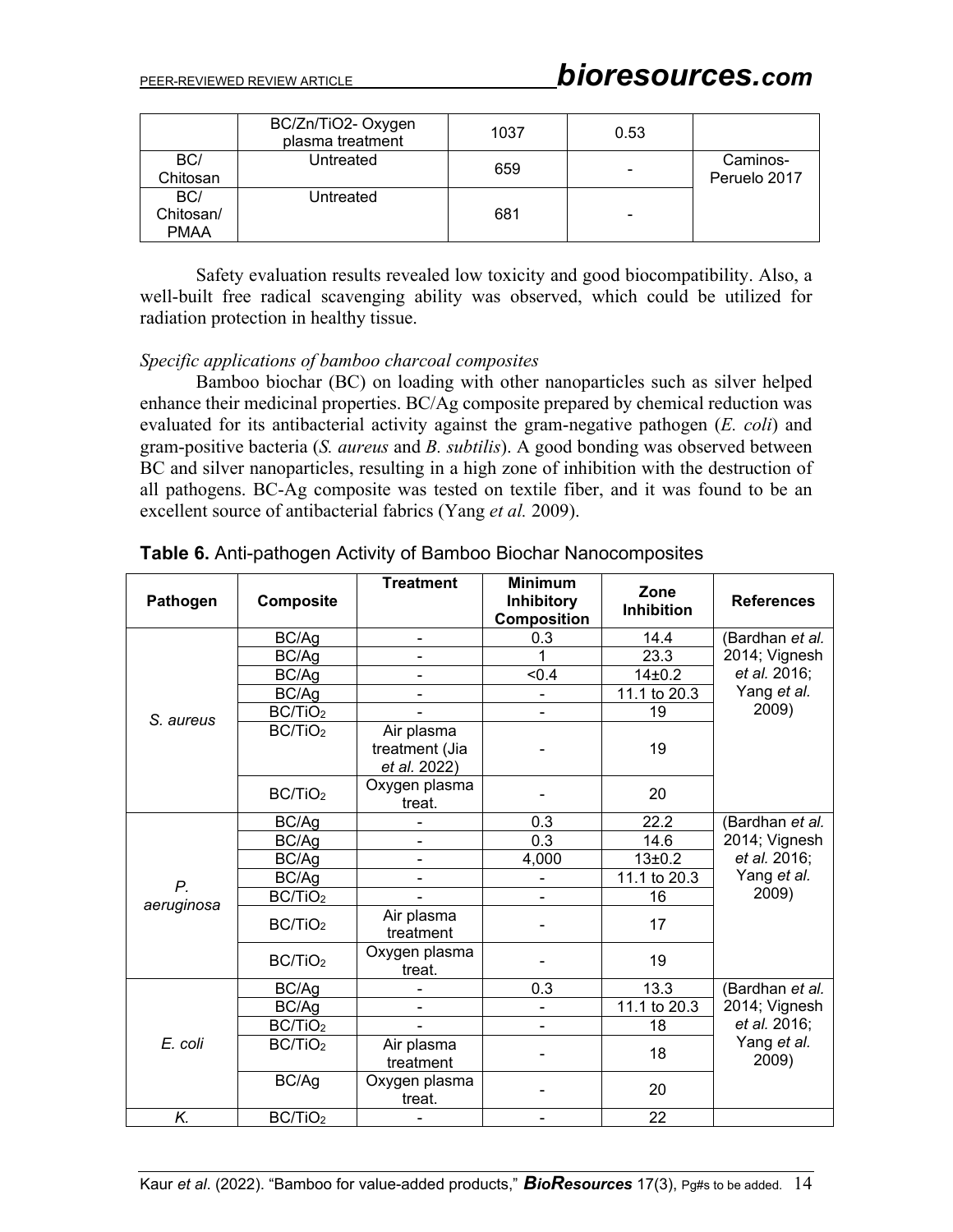# PEER-REVIEWED REVIEW ARTICLE *bioresources.com*

| pneumonia          | BC/TiO <sub>2</sub> | Air plasma<br>treatment |     | 23   | (Vignesh et al.<br>2016)     |  |
|--------------------|---------------------|-------------------------|-----|------|------------------------------|--|
|                    | BC/TiO <sub>2</sub> | Oxygen plasma<br>treat. |     | 24   |                              |  |
| S.mutants          | BC/TiO <sub>2</sub> |                         |     | 21   | (Vignesh et al.              |  |
|                    | BC/TiO <sub>2</sub> | Air plasma<br>treatment |     | 21   | 2016)                        |  |
|                    | BC/TiO <sub>2</sub> | Oxygen plasma<br>treat. |     | 23   |                              |  |
| E. coli            | BC/Ag               |                         | 0.3 | 14.0 | (Yang et al.<br>2009)        |  |
| E. coli            | BC/Ag               |                         |     | 22.1 | (Yang et al.<br>2009)        |  |
| <b>B.</b> subtilis | BC/Ag               | -                       |     | 21.1 | (Yang et al.<br>2009)        |  |
| S. aureus          | BC/Ag               |                         | 0.3 | 14.2 | (Yang et al.<br>2009)        |  |
| Р.<br>aeruginosa   | BC/Ag               |                         | 0.3 | 13.6 | (Yang <i>et al.</i><br>2009) |  |
| C. albicans        | BC/Ag               |                         |     | 20.3 | (Yang <i>et al.</i><br>2009) |  |

As shown in Table 6, researchers have further used different modification techniques to enhance the antimicrobial activity of these composites. Plasma treatment was found to be an effective method for changing the surface property of BC-Ag nanocomposites (Vignesh *et al.* 2016).

A composite prepared using BC and silver to ameliorate the properties of silver nanoparticles was tested against pathogens (*P. aeruginosa, E. coli, S. aureus, P. putida*). It was observed that the antimicrobial effect depended on the amount of  $Ag<sup>+</sup>$  ions released. Ag acts as inert in its metallic state, but when exposed to moisture, it releases  $Ag<sup>+</sup> ions$ , leading to damage and mortality of the pathogen cell. Based on the diameter of the zone of inhibition, the antibacterial property of pathogens against BC-Ag composites was evaluated. It was found that all selected pathogens were inhibited by the treatment BC-Ag composite (Bardhan *et al.* 2014). Table 6 shows the anti-pathogenic activity of various BC nanocomposites.

Nanoparticle particles (Ni0.5Zn0.5Fe2O4 and silver) coated bamboo charcoal and showed a ferromagnetic effect (Wu *et al.* 2006). Researchers have performed UV absorption testing of bamboo fiber. It was found that the lignin component of bamboo is responsible for its UV absorption capacity. Various polar fluids such as water and ethanol extracted bamboo fibers exhibited high extraction ability and UV responsiveness. Extracted fibers are appropriate to be used in the textile industry to shield UV rays (Afrin *et al.* 2012).

Electromagnetic interference (EMI), consists of many unwanted radiated signals, threatening digital security and human health. Scholars are investigating the efficiency of various materials to block EMI and protect pieces of equipment in industries and defense. Presently, expensive metals, including aluminum and copper, are used for EMI shielding, and these have additional corrosivity problems (Jia *et al.* 2022). Lignocellulosic materials obtained from bamboo have been investigated for electromagnetic wave absorption capacity and were found to have a reflection loss of only 50.05 dB. This shows bamboo's excellent electromagnetic wave absorption property (Cai *et al.* 2022).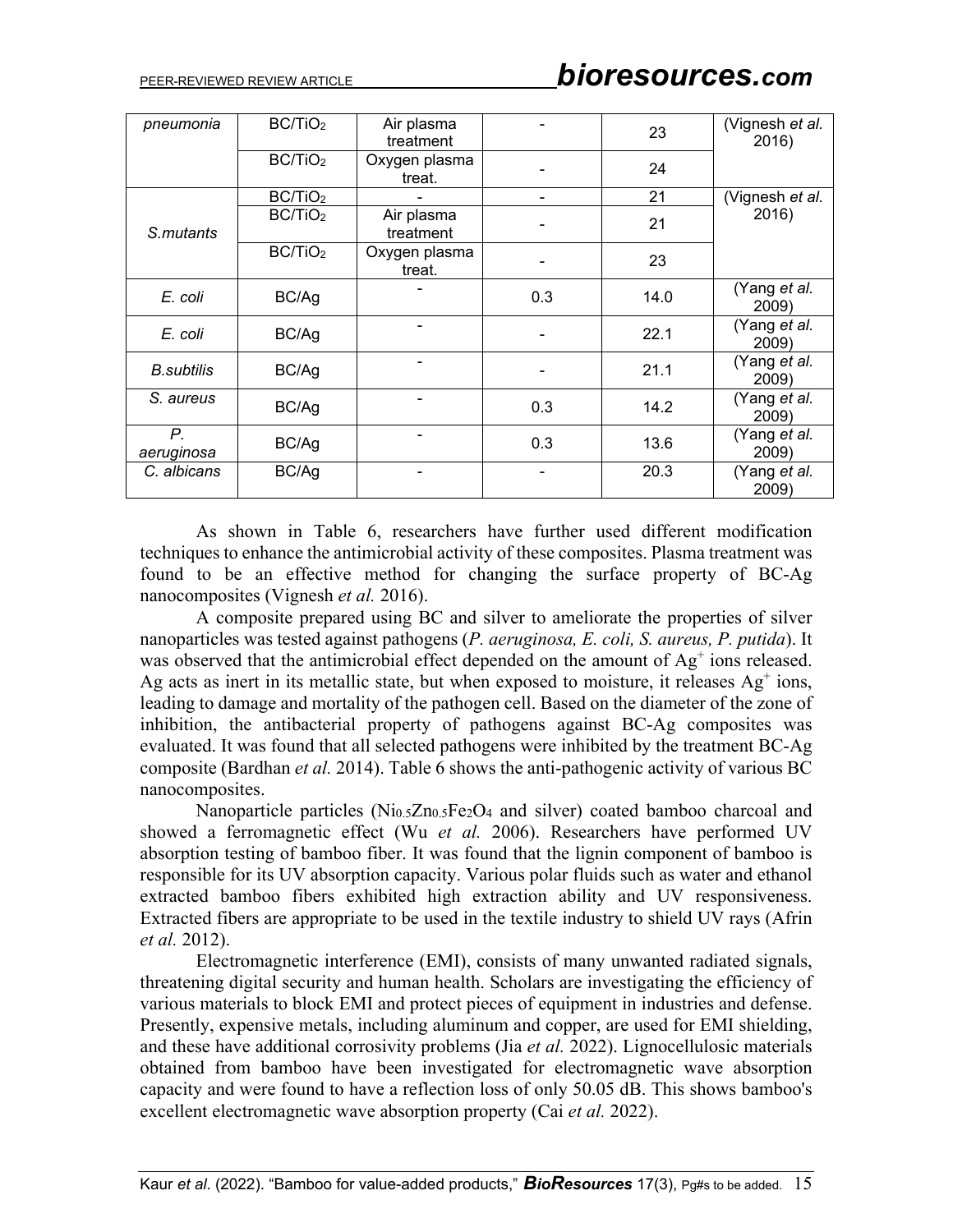As a green adsorbent, castor oil-based polyurethane foam was reinforced with multi-walled carbon nanotube  $(0.75 \text{ wt\%})$ , cupric oxide  $(1.5 \text{ wt\%})$ , and BC  $(1.5 \text{ wt\%})$ . Researchers produced BC-based composite foam (density:  $0.063750$  g/cm<sup>3</sup>) with excellent EMI shielding effectiveness of 27.08 dB at 8 to 12 GHz frequency. The results of this study are promising for the development of BC-based composite foams as a suitable substitute for metal in radio and satellite communication systems (Subramanian *et al.* 2021).

#### **ROLE OF BAMBOO IN CIRCULAR ECONOMY**

Literature analysis highlights the abundance of bamboo, with many species present in almost all continents. Globally, the bamboo forest is spread over 36 million hectares (MHa), nearly 0.92% of the world's total forest area (Lobovikov *et al.* 2007). China, European countries, Indonesia, and Vietnam are among the biggest exporters of bamboo (INBAR 2017). Bamboo grows successfully in Africa, Asia, and Central and South America, Europe, and North America (Soderstrom and Ellis 1988; Banik 2000). The abundance of availability of bamboo at low cost with flexible properties and numerous species makes it a material of choice for diversified fields of applications. Based on an environmental assessment of bamboo compared to steel, timber, and concrete, bamboo culm has been found to be 20 times more sustainable than others (van der Lugt *et al.* 2006). The carbon storage potential of one tonne of bamboo is around 140 kg higher than the same amount of wood (Xu *et al.* 2022).

The conventionally used linear economy in various business models is based on the use, throw, and waste model. However, the sustainability paradigm is based on the hypothesis of a circular economy, where there is a closed-loop system. Every part of the life-cycle of a product should be used, leading to zero waste. Resources consumed should ultimately return to nature. Bamboo-based products are biodegradable and are sustainable to be included in the circular economy cycle. The culm has a fast growth rate to allow new culm to grow while one is in use and can replace abiotic materials multiple times.

Bamboo can be integrated into the circular economy context when every bamboo product should also follow a closed-loop system, producing no waste at the end of the life cycle of any bamboo product. There are a few exemplary case studies in which the successful implementation of a circular economy in bamboo-based enterprises has been considered. For instance, in Canada, waste bamboo chopsticks on compression are bound using resin and are converted into high-end home decoration items and furniture. The company has claimed to recycle about 49.6 million chopsticks with a carbon storage potential of about 68,000 kg [\(https://chopvalue.com/\)](https://chopvalue.com/). Figure 4 shows an example from a Chinese company where bamboo plants were grown to make furniture and floor panels and provide food to farm animals. Waste culms from the sector were further sent to separate lignin and cellulose. While lignin was fed to the ceramic and dye industries, cellulose was sent to the paper industry. The sawdust collected from all these operations was used to produce 40,000 tonnes of activated carbon annually. By-products of this process were bamboo vinegar and bamboo tar. All the left-over waste was mixed with agro-residue to make pellets to provide energy to industries. The overall process is based on the zero-waste model and is an excellent example of the bamboo industry as environmentally-begin, sustainable and circular economically (van der Lugt and King 2019).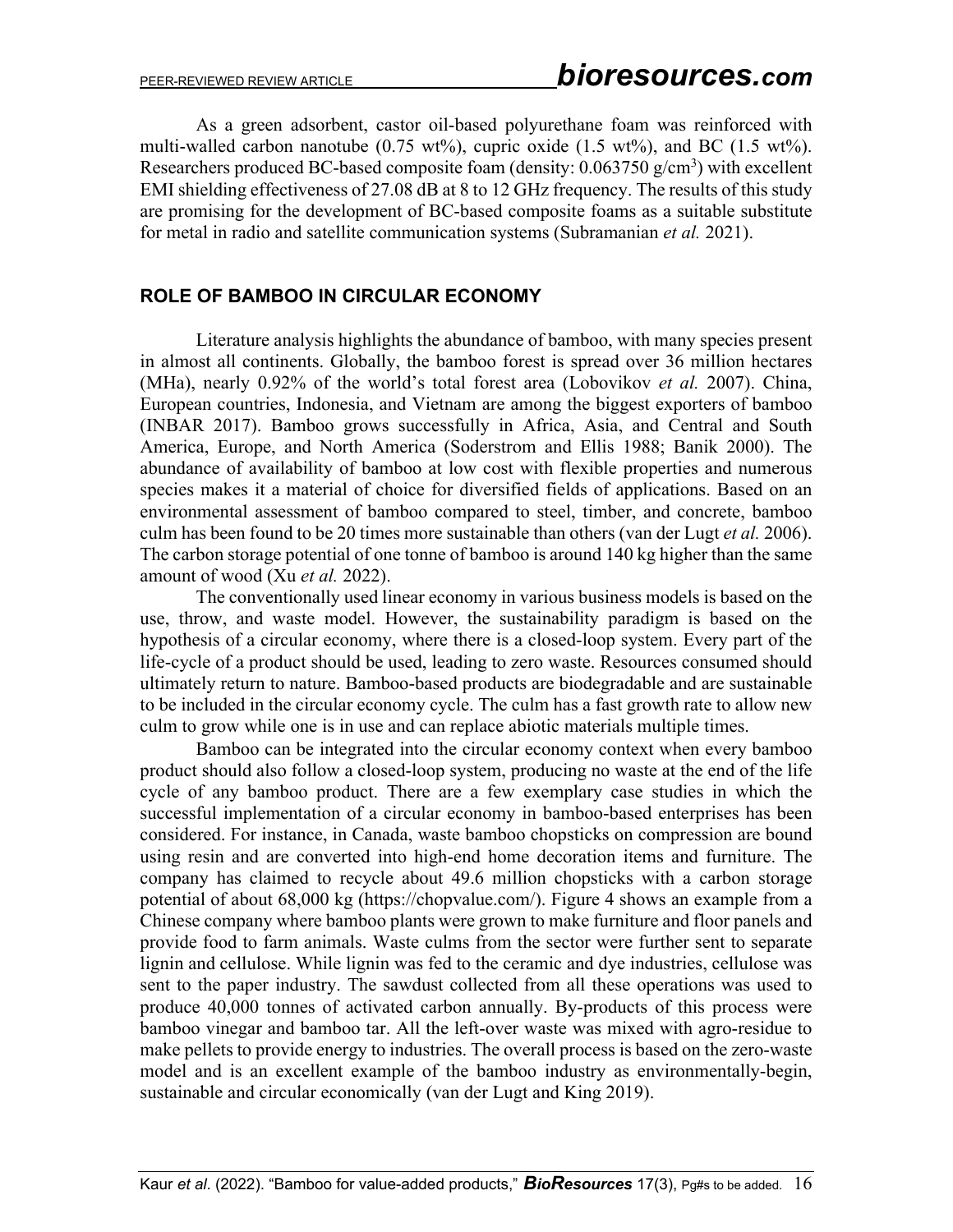

**Fig. 4.** Use of bamboo in the furniture industry as a part of the circular economy

Bamboo is used globally for traditional and modern engineering applications, leading to the generation of a large amount of waste biomass with unique properties that can be used for multiple applications, including food, pharmaceutical, and environmental remediation. Abundance, low cost, and ecological footprints associated with the usage of bamboo make it a sustainable and environment-friendly alternative as a raw material for numerous applications. Life-cycle analysis studies manifest the carbon neutrality of the bamboo plywood industry (Mohan *et al.* 2022).

The impact of bamboo on 2.5 billion people with an international trade value of 68.8 billion USD in 2018 shows its importance from an economic perspective. Bamboo has been considered an industrial material since the early 1990s in many countries, especially India, China, and Indonesia (Lobovikov *et al.* 2007). International organizations, including INBAR have emphasized bamboo's immense potential to lead rural industrialization and generate large-scale employment (Charlotte and Wu 2021).

Figure 5 presents an overview of the consumption of bamboo forest for multiple products, including food, fodder, furniture, pulp, incense sticks, briquettes, pulp, and paper products. Recovery of resources at every step can lead to the evolution of novel valueadded by-products from waste bamboo via several treatment processes. The most crucial part is to perceive the biodegradability of all products obtained at all stages, which can go back to the soil on completion of their service life (van der Lugt and King 2019).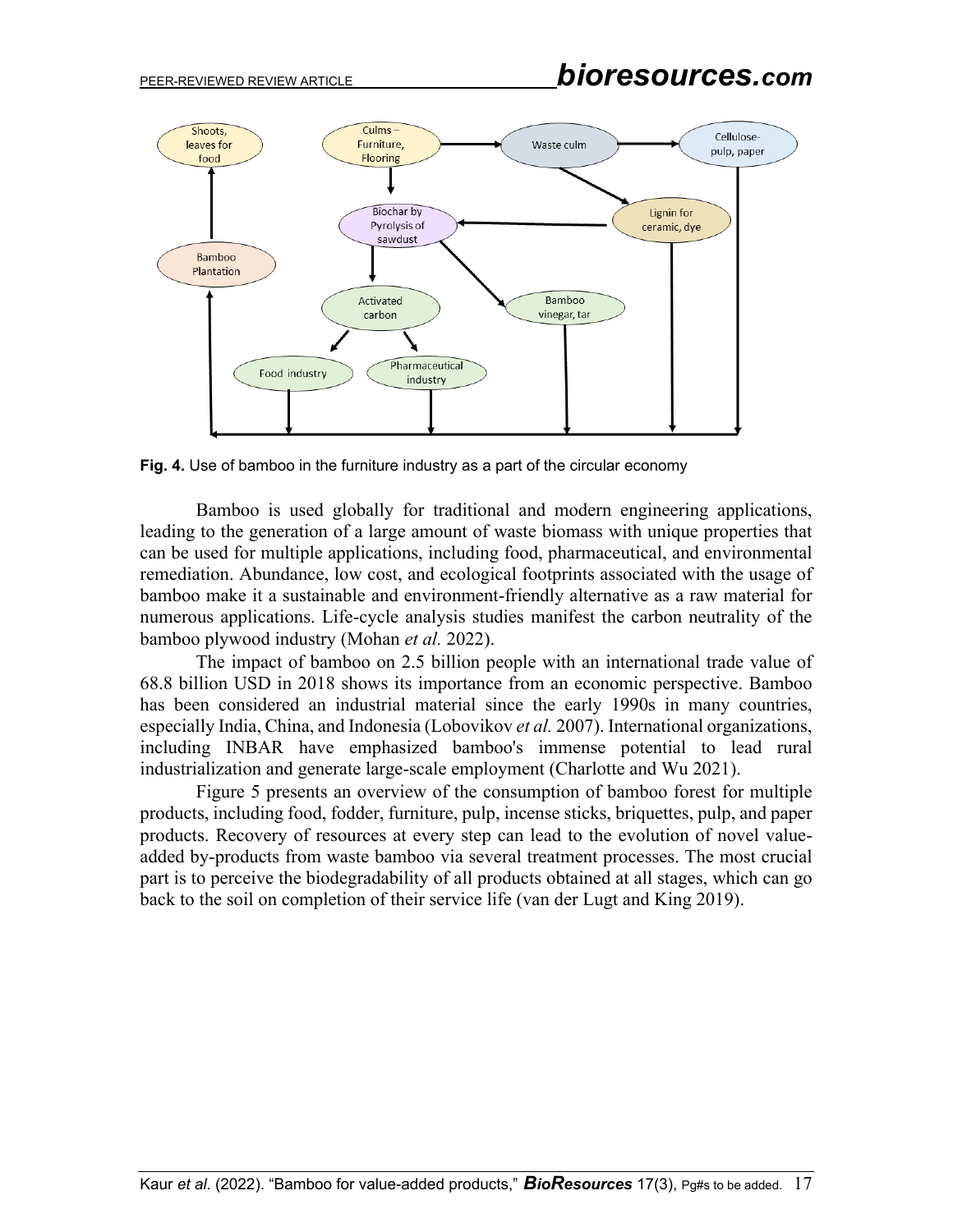

**Fig. 5.** Application of circular economy in bamboo forest

## **CHALLENGES**

Based on the above analysis, the major strength, weaknesses, opportunities, and threats analyses are shown in Fig. 6.

## **Short Life Span**

Bamboo's major constituents are lignin, cellulose, and starch. The minor constituents include resin, gums, and tannins (Kaur *et al.* 2016). The presence of starch makes it susceptible to attack by brown rot fungi such as *O. placenta*, white-rot fungi such as *T. versicolor*, pests, and subterranean termites, causing severe losses under storage conditions (Kaur *et al.* 2016c). There are specific traditional methods of bamboo preservation, including smoke treatment and water leaching in the water of flowing rivers (Kaur *et al.* 2016b).



**Fig. 6.** SWOT analysis of bamboo and its products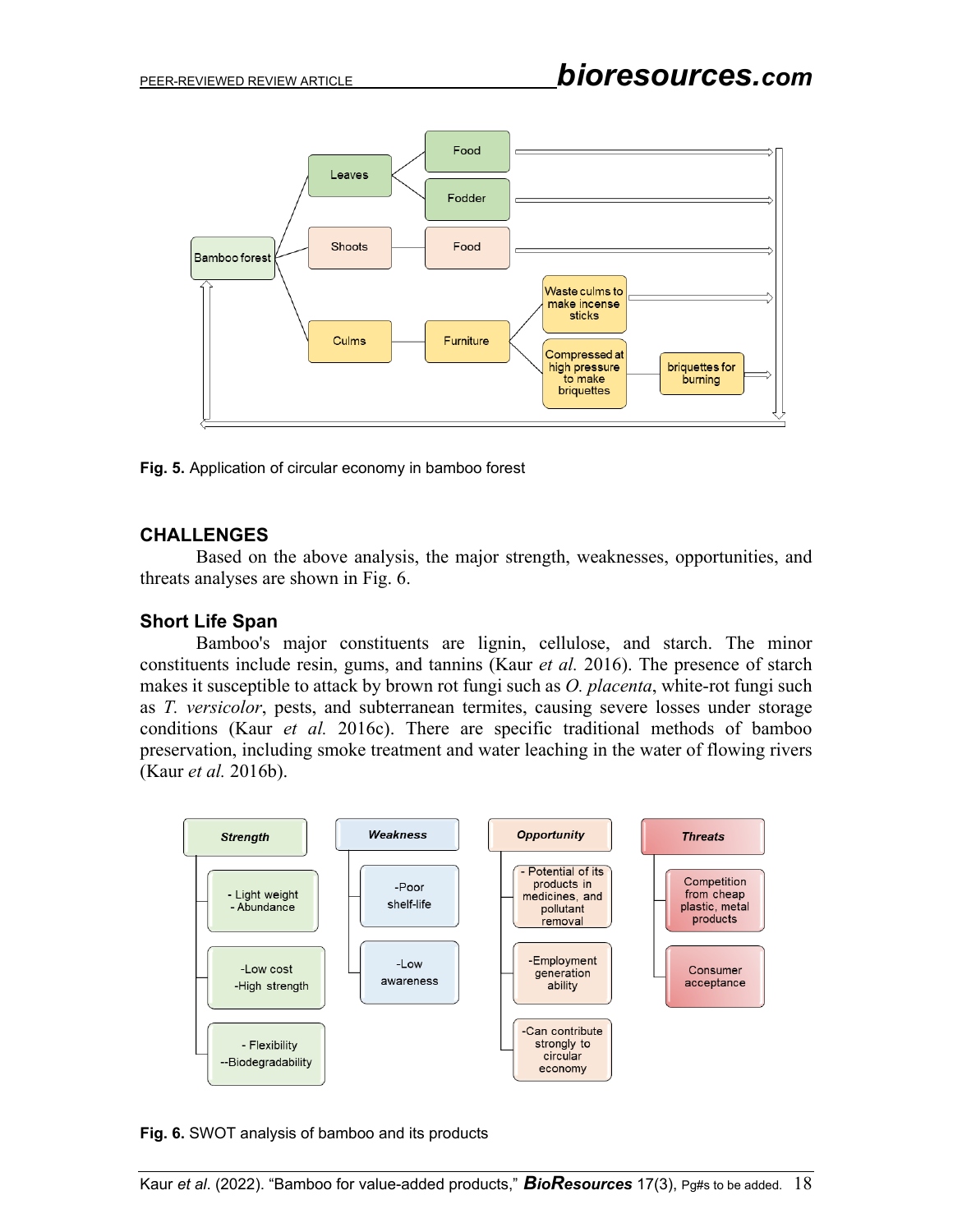These methods are safe but insufficient to provide long-term durability to the culm. Thus, chemicals such as CCA, boric acid, and CCB are used to treat the culms. The presence of toxic substances such as chromium and arsenic makes its usage hazardous for the artisans handling it (Kaur *et al.* n.d.). Boric acid is non-toxic, but there are problems related to its high solubility in water, such that it is not suited for outdoor usage. Research on various plant extract-based preservatives, including neem oil, cashew nut shell oil, and cedar oil, is underway (Kaur *et al.* 2016). Scale-up of studies on the same is lacking in the literature. As per Mehra and Mehra's reports (2007), although India shared 45% of the world's bamboo production, its share in the global market was only 4.5% due to the lack of post-harvest management and preservation techniques of bamboo culms (van der Lugt *et al.* 2006). Two principles of circular economy are maximum service life and minimum losses of product at every stage of the life-cycle, which needs serious consideration from the service-life of bamboo and its consequences in environmentally benign ways.

## **Difficulty to Standardize**

Also, the literature suggests that the properties of bamboo vary with species. Even the same species grown in different climatic conditions exhibit variable properties. For instance, *D. strictus* species grown in India, *i.e*., Haryana and Uttar Pradesh, differed significantly. A higher value of lignin content is related to the strength of bamboo culms. The lignin content of bamboo has been found to be comparable to wood. *B. pallida*, Bangalore and *D. strictus*, Gurgaon have the lowest and highest lignin content, respectively. Bamboo species with the lowest lignocellulose content in *B. arundinacea*, Allahabad, were most desirable for the pulp and paper industry. *B. pallida*, Bangalore, was the most susceptible to fungal attack. The study suggested using the lowest decay resistance and highest lignin content *D. strictus* bamboo species in the housing sector (Kaur *et al.* 2016a). Researchers have highlighted the difficulty of standardizing the process, as physicochemical properties vary globally. There is a need to address the species-specific application development for the industrial and large-scale application of engineered bamboo.

## **Working Challenges**

Bamboo has a high elastic modulus, making it appropriate for building and construction as earthquake-resistant material. Though bamboo possesses tensile strength comparable to steel, owning its highly flexible vascular bundles, one significant limitation lies in its poor ability to create joints. While steel consumes 50 times higher energy, in concrete, bamboo reinforcement is six times stronger than steel. Howbeit, bamboo's failure in compression hinders its wider usage. The shrinkage of bamboo in loose soil needs suitable interventions (Mohan *et al.* 2022). Also, there is a need to perform studies on joints while designing bamboo wall panels (Lugt *et al.* 2006).

As research on bamboo's subsections is increasing, new engineered products are being explored, and gluing of bamboo with other bamboo and wood is required. Waxy layers on bamboo, in addition to the impermeability of bamboo material, make it difficult to glue. Hydrophobicity of bamboo skins, coupled with a high amount of starch, silica, wax, and high specific gravity, pose obstruction for the penetration of adhesive and processing of bamboo and subsequently lead to poor bond formation. Special treatment techniques, such as chemical and steam, are required to improve bamboo's bonding performance (Nkeuwa *et al.* 2022).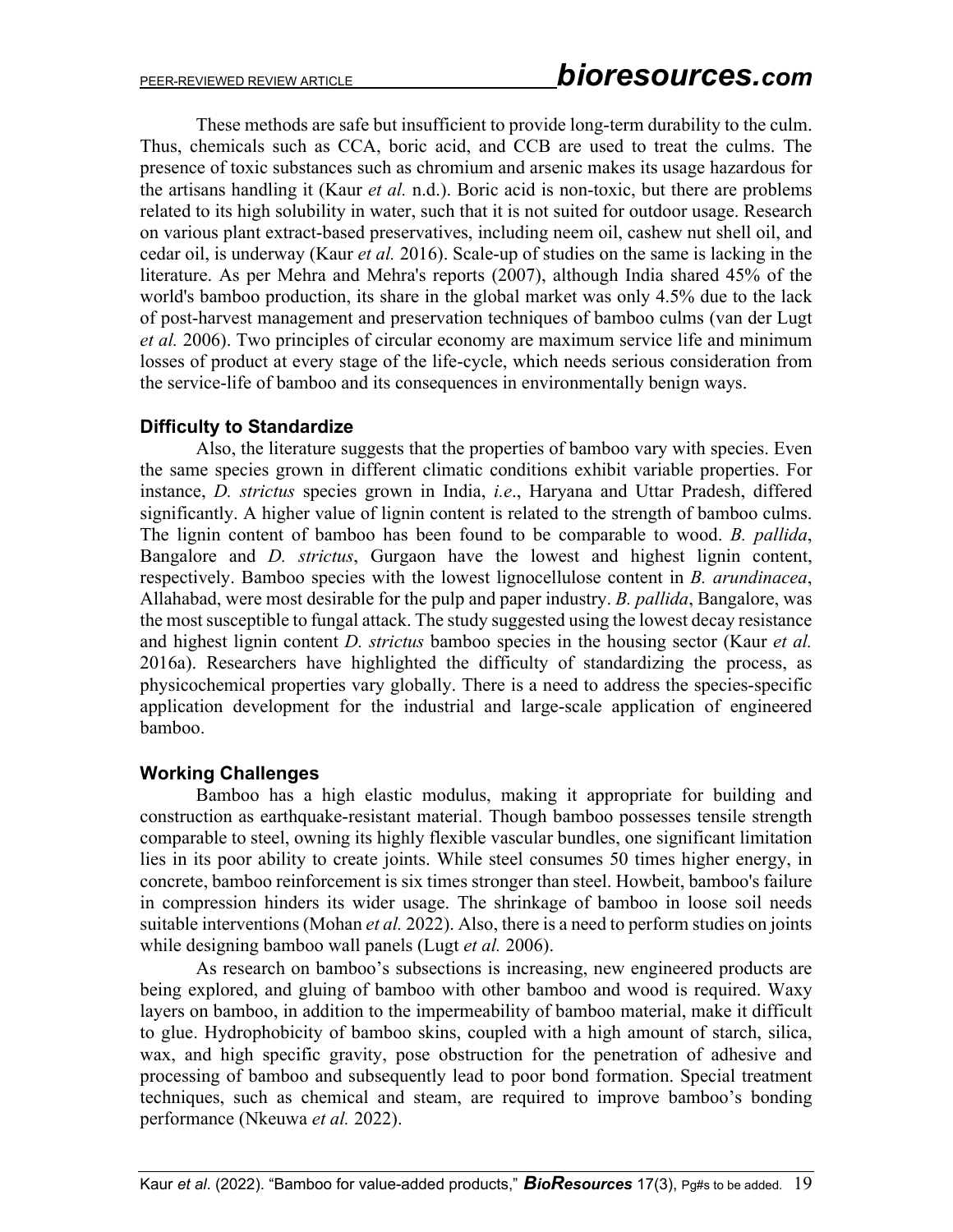A significant impediment to implementing bamboo in buildings is the lack of standards and regulations, as the available measures for construction NTC2018 are valid for steel, wood, and concrete. Lately, International Organization on Standardization (ISO) has published a technical standard (ISO22156) that provides specific guidelines for building bamboo culms (Donini *et al.* 2022).

## **Consumer Acceptance**

Bamboo has tremendous potential, and the sector possesses numerous opportunities to utilize every component of the bamboo product in the commercial market. It is an indispensable part of the socio-economic life of people, contributing to sustainable development and revenue and employment generation (Solomon *et al.* 2020). However, consumer's perception of bamboo as a "poor man's timber" or "invasive weed" detracts from its popular appeal. There is a lack of awareness about the usefulness and socioeconomic benefits associated with bamboo-based products, which restricts their acceptance for high-end applications (Sarfo *et al.* 2017; Tambe *et al.* 2020). Due to these factors, cheap plastic and metal products can replace bamboo with ease (Gauli *et al.* 2018).

## **CONCLUSION AND FUTURE DIRECTION**

The harmful effects of the linear economy based on unsustainable resource consumption, wastage, and product redundancy call for exploring renewable multi-facet biomass resources such as bamboo. Bamboo is a low-cost, abundantly available, ecofriendly bioresource that can be valorized into a diverse range of products from food, and handicrafts, to engineered high-end products such as biochar of specific properties. Every part of bamboo finds application in various applications, making it appropriate for the development of the circular economy. An overall zero-waste, closed-loop model for bamboo industries can pave the way for sustainable development.

The high amount of cellulose, hemicellulose, and lignin makes it a rich carbon source to generate biochar and bio-energy. By heating bamboo under controlled conditions in the absence of air, the generation of liquid bio-oil, gaseous fuels, and bamboo charcoal is obtained. The higher surface area of bamboo charcoal provides it was a higher adsorption capacity, *i.e*., 613 mg/g.

Porous, structured bamboo-based charcoal allows the separation of solute from solvent and can be used to detoxify the air, water, and soil. The enhanced surface functional groups can be used in greenhouse gas-capturing applications, UV, microwave, and EMI shielding effects. Bamboo-based charcoal also has exceptional medicinal values and has tremendous potential for small and medium enterprises. It is expected that drug delivery based on non-toxic, biocompatible renewable BC may revolutionize the chemotherapy treatment for cancer patients.

However, the development of bamboo as an eco-friendly raw material for an industrial-scale application is characterized by various constraints. While bamboo's biodegradability on the one hand makes it eco-friendly, on the other hand, this reduces the shelf-life of its products and jeopardizes its usage as an advanced engineering material. As bamboo is susceptible to microbial and insect attacks, its shelf-life may be of concern. Chemical toxic preservatives could cause handling and disposal problem due to toxin constituents. The current usage pattern of commercial chemical preservatives has various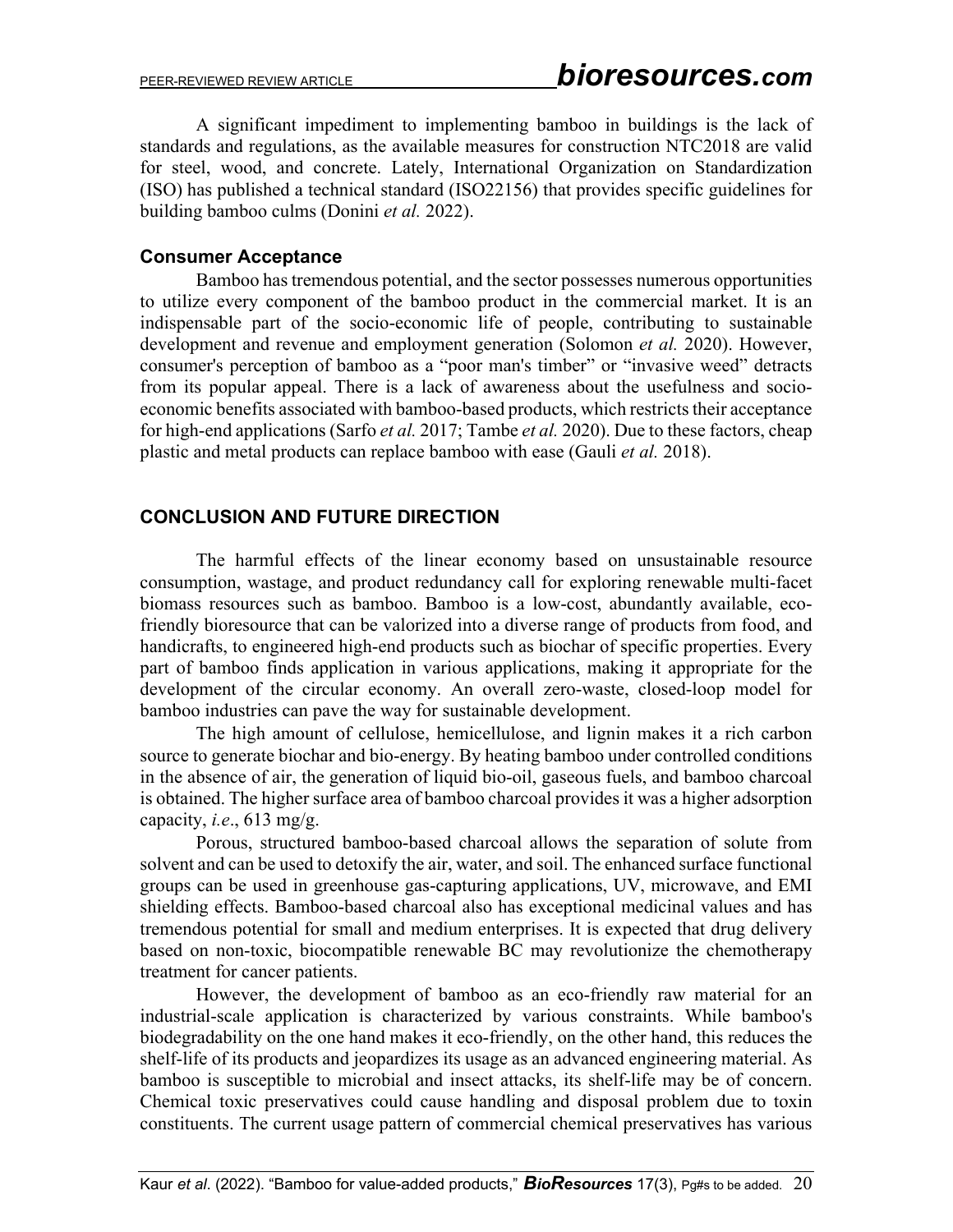ill effects on humans and the environment. The imperative is to explore alternative strategies that involve the valorization of eco-friendly treated bamboo species. There are additional constraints related to joints, bonding, and improving the compressive strength of bamboo culms.

There is an immediate need to address the issues of policy implementation or development of bamboo policy regulation on the universal understanding of the industrial perspective of bamboo to boost the country's economy (Okokpujie *et al.* 2020). Focused research on awareness generation will also lead to higher acceptability of bamboo substitutes for non-renewable resources. Following suitable global policy level interventions, a shift from a non-renewable linear economy towards a highly productive, zero-waste renewable circular society can be achieved. It is hoped that developing suitable policies for using bamboo as traditional material and a modern engineering material can help efficient biomass utilization, employment generation, and attainment of the global circular economy.

## **REFERENCES CITED**

- Afrin, T., Tsuzuki, T., and Wang, X. (2012). "UV absorption property of bamboo," *Journal of the Textile Institute* 103(4), 394-399. DOI: 10.1080/00405000.2011.580543
- Alcântara, R. R., Corrêa, W. C., Ortiz, N., and Fungaro, D. A. (2016). "Using natural adsorbent bamboo biochar for rhodamine b removal from aqueous solution," in: *The 13th IWA Leading Edge Conference on Water and Wastewater Technologies*.
- Anselmo-Moreira, F., Gagliano, J., Sala-Carvalho, W. R., Grombone-Guaratini, M. T., and Furlan, C. M. (2021). "Antibacterial potential of extracts from different Brazilian bamboo species," *Brazilian Journal of Botany* 44(2), 309-315. DOI: 10.1007/s40415-020-00683-8
- Bahl, S., Dolma, J., Singh, J. J., and Sehgal, S. (2020). "Biodegradation of plastics: A state of the art review," in: *Materials Today: Proceedings*, Elsevier Ltd, 31-34. DOI: 10.1016/j.matpr.2020.06.096
- Bardhan, S. K., Fathima, B. S., Mohan, B. R., and Pant, K. K. (2014). "Synthesis and characterization of bamboo charcoal-silver composites with high antibacterial efficacy," *Procedia Materials Science*, Elsevier BV, 5, 558-566. DOI: 10.1016/j.mspro.2014.07.300
- Benjamin, M. A. Z., Ng, S. Y., Saikim, F. H., and Rusdi, N. A. (2021). "Ethnobotany and traditional knowledge of bamboos (Poaceae: Bambusoideae) in Asia and their applications in the complementary and alternative medicine: A review," *Pharmacognosy Journal* 13(6). DOI: 10.5530/pj.2021.13.226
- Cai, S., Yan, H., Wang, Q., Han, H., Li, R., and Lou, Z. (2022). "Top-down strategy for bamboo lignocellulose-derived carbon heterostructure with enhanced electromagnetic wave dissipation," *Chinese Journal of Chemical Engineering* 43, 360-369. DOI: 10.1016/j.cjche.2021.12.031
- Caminos-Peruelo, D., Wang, W. C., Chin, T. S., So, R. C., Fabicon, R. M., and Hsieh, M. F. (2017). "Preparation, characterization of chitosan/bamboo charcoal/ poly(methacrylate) composite beads," *Bulletin of Materials Science* 40(6), 1179- 1187. DOI: 10.1007/s12034-017-1464-3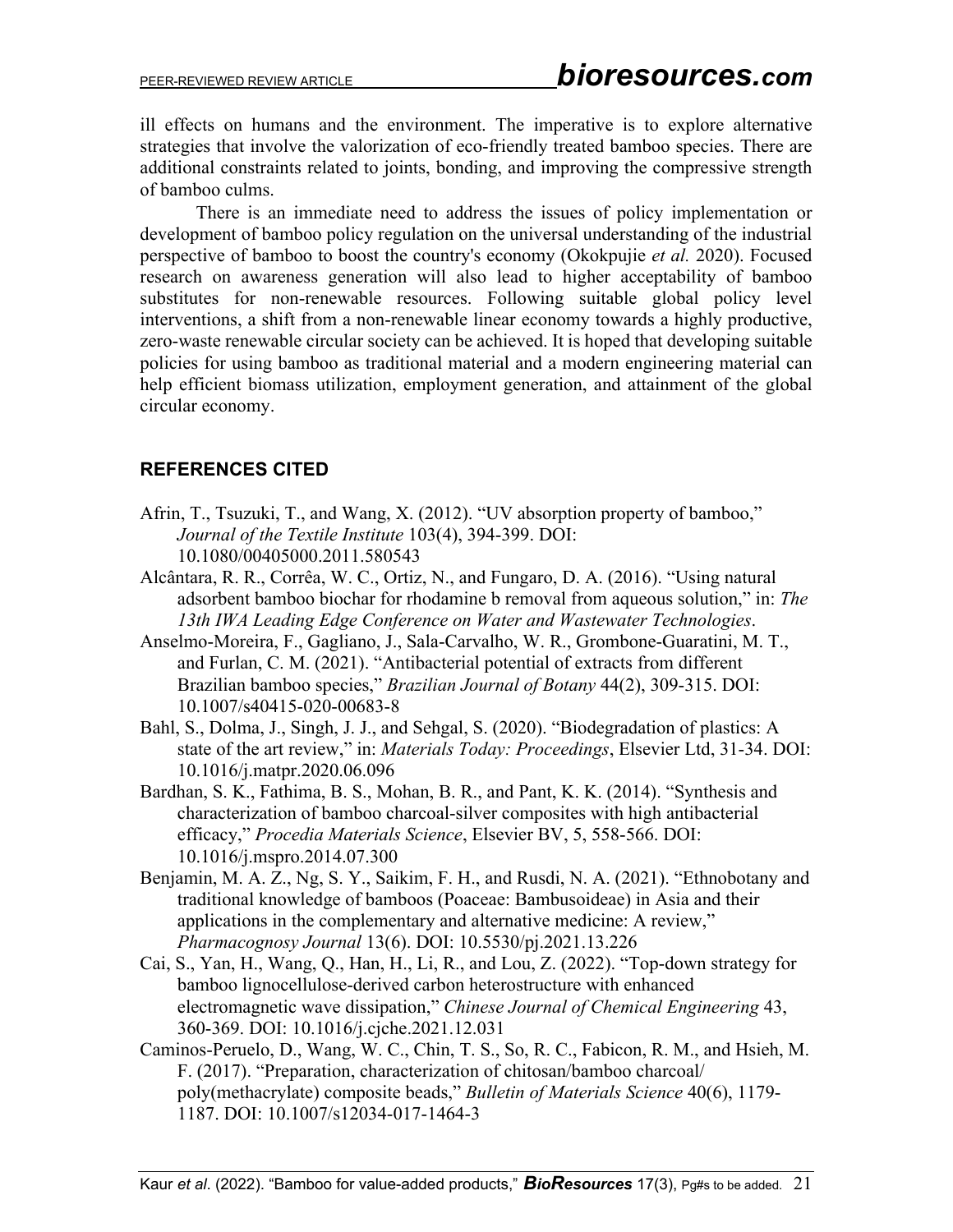- Charlotte, K., and Wu, J. (2021). *Trade Overview 2019: Bamboo and Rattan Commodities in the International Market*, International Bamboo and Rattan Organisation, INBAR (https://www.inbar.int/wp-content/uploads/2021/11/Trade-Overview-2019\_INBAR-1.pdf).
- Chauhan, G., Kaur, P. J., Pant, K. K., and Nigam, K. D. P. (2020). *Sustainable Metal Extraction from Waste*, WILEY-VCH Verlag. DOI:10.1002/9783527826704
- Chen, Z., Zhang,H., He, Z., Zhang, L., and Yue, X. (2011). "Bamboo as an emerging resource for worldwide pulping and papermaking," *BioResources* 6(4), 5062-5073. DOI: 10.15376/biores.6.4.5062-5073
- Chien, C. C., Huang, Y. P., Wang, W. C., Chao, J. H., and Wei, Y. Y. (2011). "Efficiency of moso bamboo charcoal and activated carbon for adsorbing radioactive iodine," *Clean - Soil, Air, Water*, 39(2), 103-108. DOI: 10.1002/clen.201000012
- Chu, B., Amano, Y., and Machida, M. (2019). "Preparation of bamboo-based oxidized biochar for simultaneous removal of Cd(II) and Cr(VI) from aqueous solutions," *Desalination and Water Treatment* 168, 269-281. DOI: 10.5004/dwt.2019.24653
- Chu, G. M., Jung, C. K., Kim, H. Y., Ha, J. H., Kim, J. H., Jung, M. S., Lee, S. J., Song, Y., Ibrahim, R. I. H., Cho, J. H., Lee, S. S., and Song, Y. M. (2013). "Effects of bamboo charcoal and bamboo vinegar as antibiotic alternatives on growth performance, immune responses and fecal microflora population in fattening pigs," *Animal Science Journal* 84(2), 113-120. DOI: 10.1111/j.1740-0929.2012.01045.x
- van Dam, J. E. G., Elbersen, H. W., and Daza Montaño, C. M. (2018). "Bamboo production for industrial utilization," in: *Perennial Grasses for Bioenergy and Bioproducts*, E. Alexopoulou (ed.), Elsevier, 175-216. DOI: 10.1016/b978-0-12- 812900-5.00006-0
- Danish, M., Ahmad, T., Hashim, R., Said, N., Akhtar, M. N., Mohamad-Saleh, J., and Sulaiman, O. (2018). "Comparison of surface properties of wood biomass activated carbons and their application against rhodamine B and methylene blue dye," *Surfaces and Interfaces* 11, 1-13. DOI: 10.1016/j.surfin.2018.02.001
- Dong, X., Yin, W., Yu, J., Dou, R., Bao, T., Zhang, X., Yan, L., Yong, Y., Su, C., Wang, Q., Gu, Z., and Zhao, Y. (2016). "Mesoporous bamboo charcoal nanoparticles as a new near-infrared responsive drug carrier for imaging-guided chemotherapy/ photothermal synergistic therapy of tumor," *Advanced Healthcare Materials* 5(13), 1627-1637. DOI: 10.1002/adhm.201600287
- Donini, G., Greco, S., Molari, L., and Zanetti, A. (2022). "Structural design of an Italian bamboo house in an Italian regulatory context: Revisiting a small building built in Costa Rica with tropical bamboo," *Case Studies in Construction Materials* 16, e00891. DOI: 10.1016/j.cscm.2022.e00891
- Efiyanti, L., Indrawan, D. A., Hastuti, N., and Darmawan, S. (2020). "The activated carbon produced from mayan bamboo (Gigantochloa robusta Kurz) and its application as dye removal," in: *IOP Conference Series: Materials Science and Engineering*, IOP Publishing Ltd. DOI: 10.1088/1757-899X/935/1/012018
- Elejoste, A., Arevalillo, A., Gabilondo, N., Butron, A., and Peña‐rodriguez, C. (2021). "Morphological analysis of several bamboo species with potential structural applications," *Polymers*13(13), 2126. DOI: 10.3390/polym13132126
- Foo, K. Y., and Hameed, B. H. (2011). "Utilization of rice husks as a feedstock for preparation of activated carbon by microwave induced KOH and  $K_2CO_3$  activation," *Bioresource Technology* 102(20), 9814-9817. DOI: 10.1016/j.biortech.2011.07.102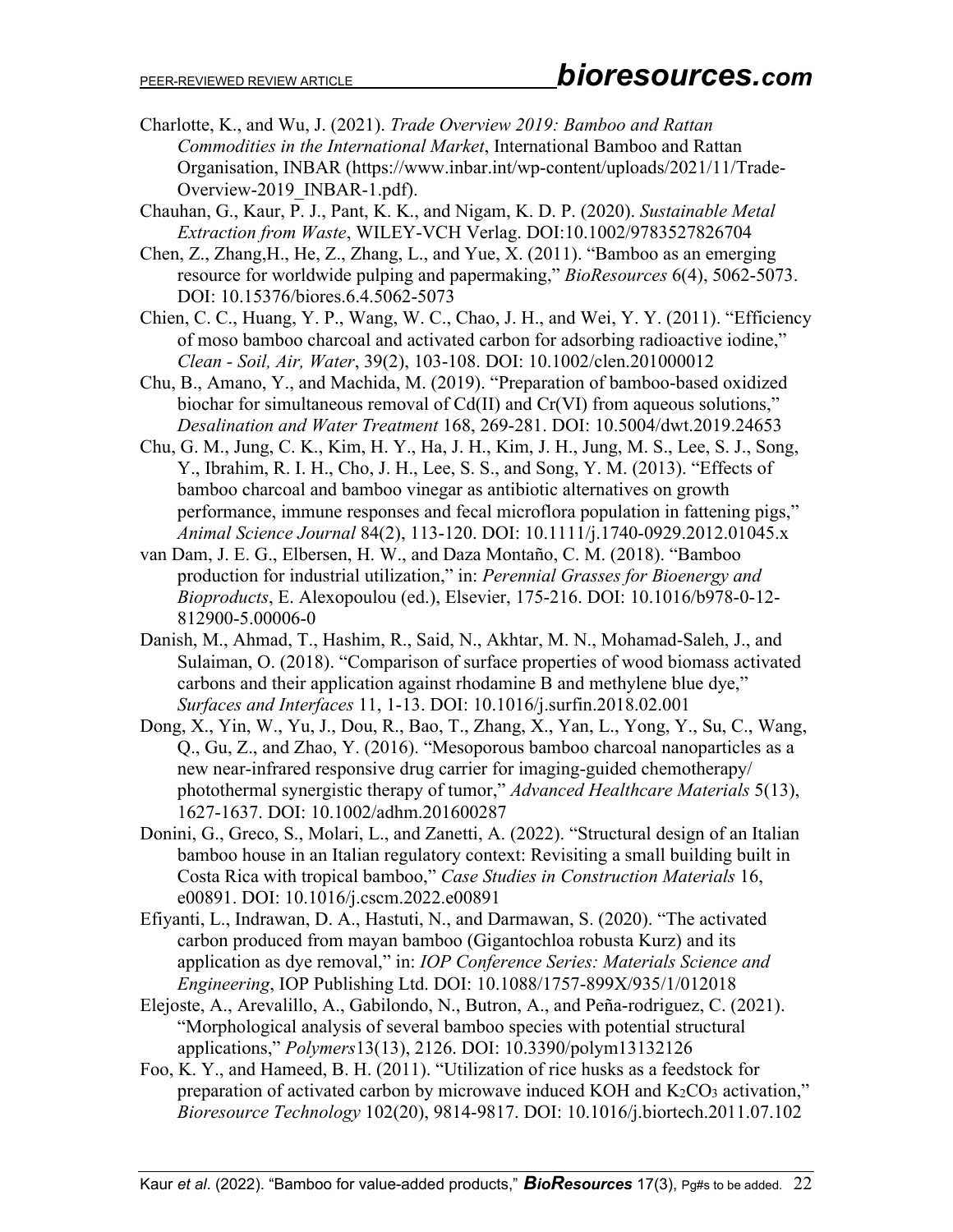- Foo, K. Y., and Hameed, B. H. (2012). "Porous structure and adsorptive properties of pineapple peel based activated carbons prepared via microwave assisted KOH and K2CO 3 activation," *Microporous and Mesoporous Materials* 148(1), 191-195. DOI: 10.1016/j.micromeso.2011.08.005
- Gauli, K., Durai, J., and Oduor, N. (2018). *Value Chain Analysis and Market Assessment of Bamboo Products in Kenya*. International Network for Bamboo and Rattan, INBAR Report (https://www.inbar.int/wpcontent/uploads/2020/05/1527834159.pdf)
- Ghavami, I. S. (1995). "Ultimate load behaviour of bamboo-reinforced lightweight concrete beams," *Cement & Concrete Composites* 17(4), 281-288. [DOI:](https://doi.org/10.1016/0958-9465(95)00018-8)  [10.1016/0958-9465\(95\)00018-8](https://doi.org/10.1016/0958-9465(95)00018-8)
- Giraldo, S., Robles, I., Ramirez, A., Flórez, E., and Acelas, N. (2020). "Mercury removal from wastewater using agroindustrial waste adsorbents," *SN Applied Sciences* 2, 1029. DOI: 10.1007/s42452-020-2736-x
- Goel, J., Kadirvelu, K., and Rajagopal, C. (2004). "Competitive sorption of Cu(II), Pb(II) and Hg(II) ions from aqueous solution using coconut shell-based activated carbon," *Adsorption Science and Technology 22*(3), 257-273. DOI: 10.1260/0263617041503453
- Hernandez-Mena, L. E., Pecora, A. A. B., and Beraldo, A. L. (2014). "Slow pyrolysis of bamboo biomass: Analysis of biochar properties," *Chemical Engineering Transactions* 37, 115-120. DOI: 10.3303/CET1437020
- Hou, Y., Huang, G., Li, J., Yang, Q., Huang, S., and Cai, J. (2019). "Hydrothermal conversion of bamboo shoot shell to biochar: Preliminary studies of adsorption equilibrium and kinetics for rhodamine B removal," *Journal of Analytical and Applied Pyrolysis* 143, article no. 104694. DOI: 10.1016/j.jaap.2019.104694
- Hsieh, M. F., Wang, W. C., and Chen, W. C. (2007). "Application of bamboo charcoal in blood purification: An in-vitro study," *IFMBE Proceedings* 14(1), 3341-3344. DOI: 10.1007/978-3-540-36841-0\_844
- Huang, P. H., Jhan, J. W., Cheng, Y. M., and Cheng, H. H. (2014). "Effects of carbonization parameters of Moso-bamboo-based porous charcoal on capturing carbon dioxide," *Scientific World Journal*, 2014, 937867. DOI: 10.1155/2014/937867
- Ip, A. W. M., Barford, J. P., and McKay, G. (2008). "Production and comparison of high surface area bamboo derived active carbons," *Bioresource Technology* 99(18), 8909-8916. DOI: 10.1016/j.biortech.2008.04.076
- Jawad, A. H., and Abdulhameed, A. S. (2020). "Statistical modeling of methylene blue dye adsorption by high surface area mesoporous activated carbon from bamboo chip using KOH-assisted thermal activation," *Energy, Ecology and Environment* 5(6), 456-469. DOI: 10.1007/s40974-020-00177-z
- Jawad, A. H., Ismail, K., Ishak, M. A. M., and Wilson, L. D. (2019). "Conversion of Malaysian low-rank coal to mesoporous activated carbon: Structure characterization and adsorption properties," *Chinese Journal of Chemical Engineering* 27(7), 1716- 1727. DOI: 10.1016/j.cjche.2018.12.006
- Jia, X., Li, Y., Shen, B., and Zheng, W. (2022). "Evaluation, fabrication and dynamic performance regulation of green EMI-shielding materials with low reflectivity: A review," *Composites Part B: Engineering* 233, 109652. DOI: 10.1016/j.compositesb.2022.109652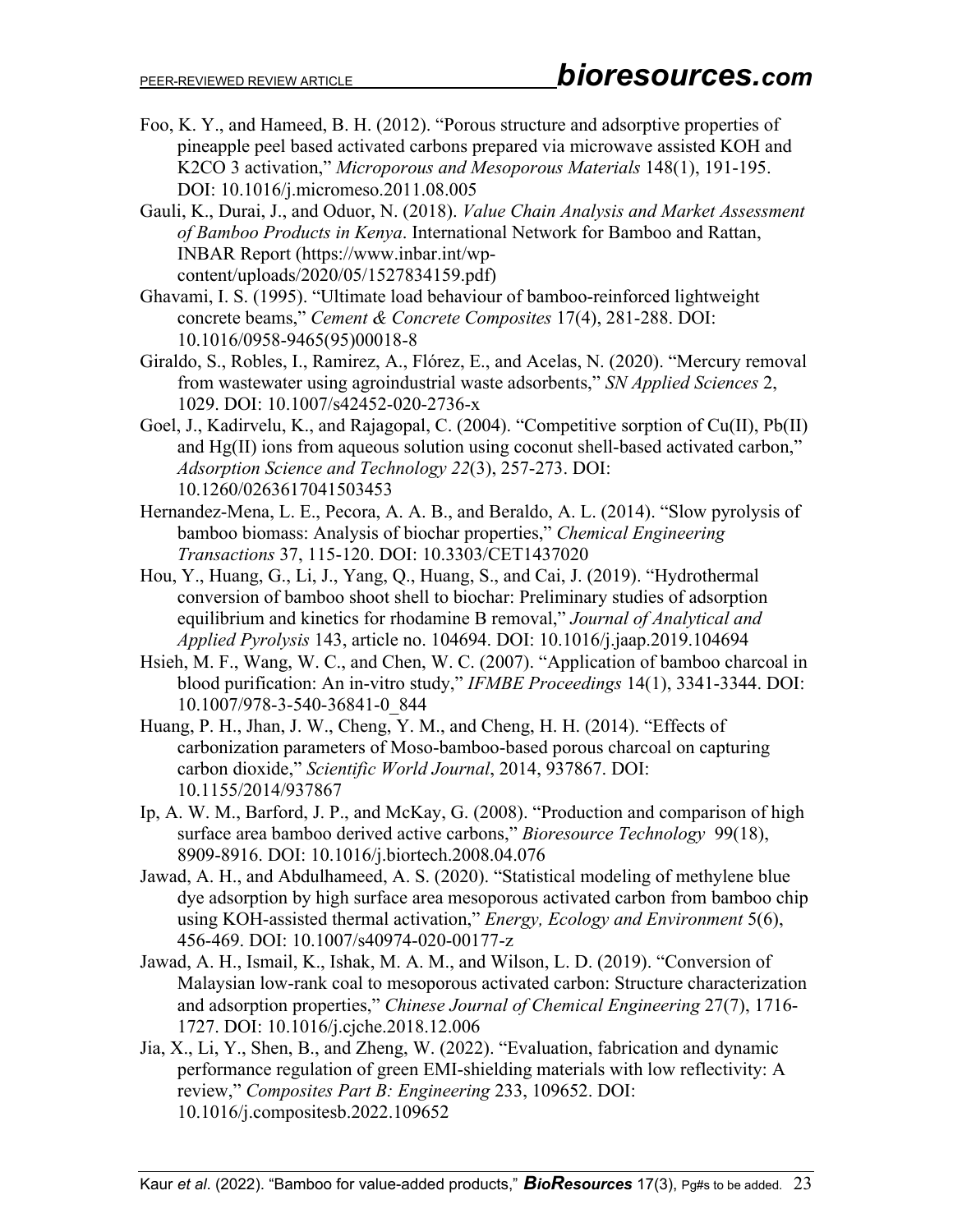- Kaur, P. J. (2018). "Bamboo availability and utilization potential as a building material," *Forestry Research and Engineering: International Journal* 2(5), 240-242. DOI: 10.15406/freij.2018.02.00056
- Kaur, P. J., Kardam, V., Pant, K. K., Naik, S. N., and Satya, S. (2016a). "Characterization of commercially important Asian bamboo species," *European Journal of Wood and Wood Products* 74(1), 137-139. DOI: 10.1007/s00107-015-0977-y
- Kaur, P. J., Kaushik, G., Hussain, C. M., and Dutta, V. (2021). "Management of waste tyres: properties, life cycle assessment and energy generation," *Environmental Sustainability* 4, 261-271. DOI: 10.1007/s42398-021-00186-6
- Kaur, P. J., Pant, K. K., Satya, S., and Naik, S. N. (2016b). "Field investigations of selectively treated bamboo species," *European Journal of Wood and Wood Products* 74(5), 771-773. DOI: 10.1007/s00107-016-1055-9
- Kaur, P. J., Satya, S., Pant, K. K., and Naik, S. N. (2016c). "Eco-friendly preservation of bamboo species: Traditional to modern techniques," *BioResources* 11(4), 10604- 10624. DOI: [10.15376/biores.11.4.Kaur](http://dx.doi.org/10.15376/biores.11.4.Kaur)
- Khandegar, V., Kaur, P. J., and Chanana, P. (2021). "Chitosan and graphene oxide-based nanocomposites for water purification and medical applications: A review," *BioResources* 19(4), 1-42. DOI: [10.15376/biores.16.4.8525-8566](http://dx.doi.org/10.15376/biores.16.4.8525-8566)
- Kuang, Y., Zhang, X., and Zhou, S. (2020). "Adsorption of methylene blue in water onto activated carbon by surfactant modification," W*ater* 12(587), 1-19. DOI: 10.3390/w12020587
- Li, S., Xu, Y., Jing, X., Yilmaz, G., Li, D., and Turng, L. S. (2020a). "Effect of carbonization temperature on mechanical properties and biocompatibility of biochar/ultra-high molecular weight polyethylene composites," *Composites Part B: Engineering* 196. DOI: 10.1016/j.compositesb.2020.108120
- Li, Z., Xing, B., Ding, Y., Li, Y., and Wang, S. (2020b). "A high-performance biochar produced from bamboo pyrolysis with in-situ nitrogen doping and activation for adsorption of phenol and methylene blue," *Chinese Journal of Chemical Engineering* 28(11), 2872-2880. DOI: 10.1016/j.cjche.2020.03.031
- Lian, F., Cui, G., Liu, Z., Duo, L., Zhang, G., and Xing, B. (2016). "One-step synthesis of a novel N-doped microporous biochar derived from crop straws with high dye adsorption capacity," *Journal of Environmental Management* 176, 61-68. DOI: 10.1016/j.jenvman.2016.03.043
- Lobovikov, M., Paudel, S., Piazza, M., Ren, H., and Wu, J. (2007). "World bamboo resources, A thematic study prepared in the framework of the Global Forest Resources Assessment," in: *Non-Wood Forest Products 18*, Food and Agriculture Organization of the United Nations, Rome. (https://www.fao.org/3/a1243e/a1243e00.pdf)
- Lu, F., Yan, Z., Su, Q., Tian, L., Wu, M., Zhang, X., and Liu, Z. (2021). "The value of a nano-bamboo charcoal ankle guard combined with ankle-joint rehabilitation treatment on the rehabilitation effect of ankle-joint motor injury," *Materials Express* 11(6), 929-935. DOI: 10.1166/mex.2021.1983
- van der Lugt, P., van den Dobbelsteen, A. A. J. F., and Janssen, J. J. A. (2006). "An environmental, economic and practical assessment of bamboo as a building material for supporting structures," *Construction and Building Materials* 20(9), 648-656. DOI: 10.1016/j.conbuildmat.2005.02.023
- van der Lugt, P., and King, C. (2019). *Bamboo in the Circular Economy, The potential of bamboo in a zero-waste, low-carbon future*, International Network for Bamboo and

Kaur *et al*. (2022). "Bamboo for value-added products," *BioResources* 17(3), Pg#s to be added. 24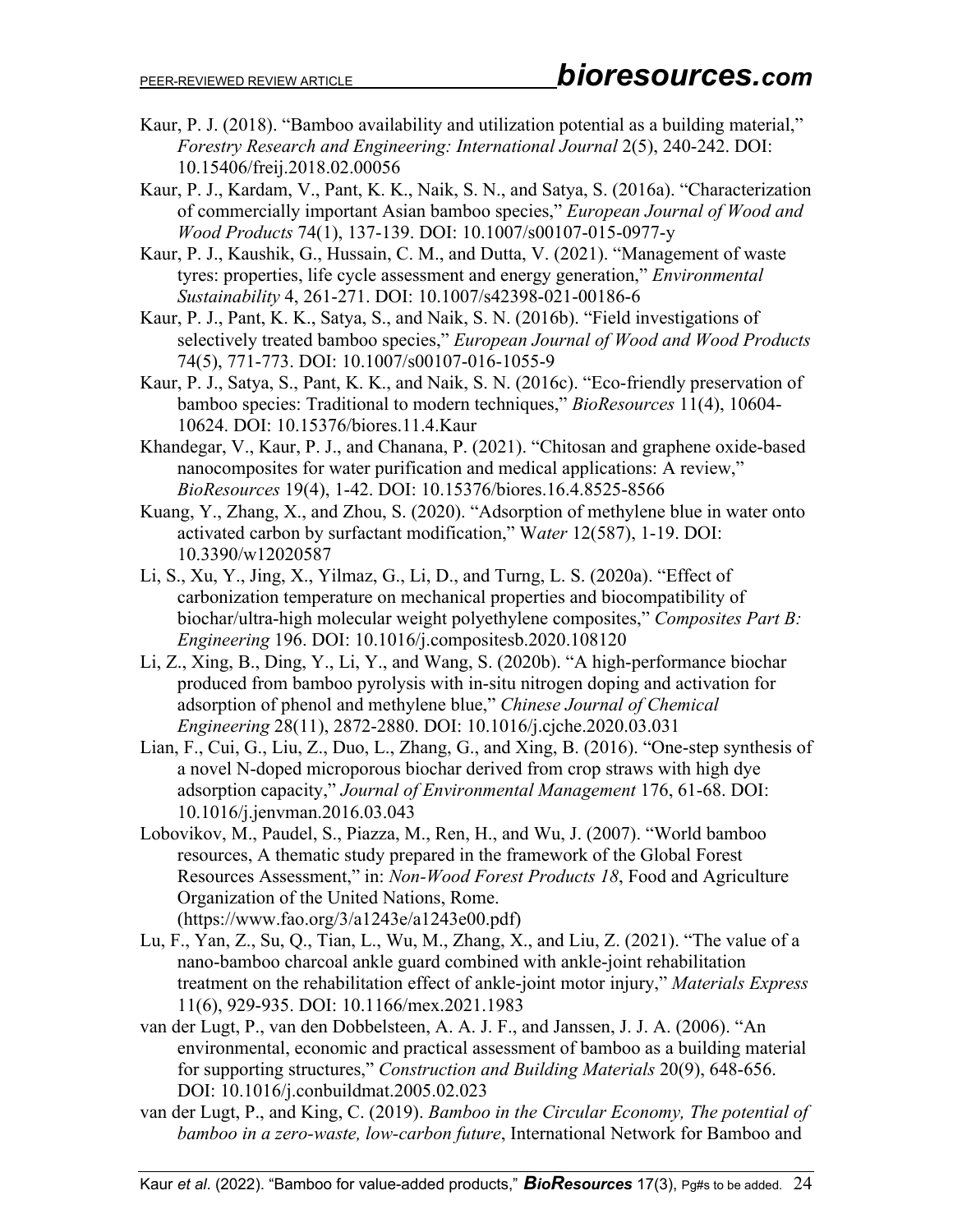Rattan policy report 6. (https://www.inbar.int/wpcontent/uploads/2020/05/1578039902.pdf)

Ma, X., Smith, L. M., Cai, L., Shi, S. Q., Li, H., and Fei, B. (2019). "Preparation of highperformance activated carbons using bamboo through one-step pyrolysis," *BioResources* 14(1), 688-699. DOI: 10.15376/biores.14.1.688-699

Mahmoudi, K., Hosni, K., Hamdi, N., and Srasra, E. (2015). "Kinetics and equilibrium studies on removal of methylene blue and methyl orange by adsorption onto activated carbon prepared from date pits-A comparative study," *Korean Journal of Chemical Engineering* 32(2), 274-283. DOI: 10.1007/s11814-014-0216-y

Mehra, S. P. and Mehra L. K. (2007). *Bamboo Cultivation -Potential and Prospects*, Technical Digest 10,

(https://ccsindia.org/bamboo/2e-bamboo-ciltivation-potential-and-prospects.pdf).

- Metz, B., Davidson, O., Coninck, H. de, Loos, M., and Meyer, L. (2005). *Carbon Dioxide Capture and Storage*, The Intergovernmental Panel on Climate Change (IPCC), New York, USA. (https://www.ipcc.ch/report/carbon-dioxide-capture-andstorage/)
- Mohan, N., Dash, S. P., Mary Boby, N., and Shetty, D. (2022). "Study of bamboo as a building material – Construction & preservation techniques and its sustainability," *Materials Today: Proceedings* 60(1), 100-114. DOI: 10.1016/j.matpr.2021.12.263
- Mondal, D. K., Nandi, B. K., and Purkait, M. K. (2013). "Removal of mercury (II) from aqueous solution using bamboo leaf powder: Equilibrium, thermodynamic and kinetic studies," *Journal of Environmental Chemical Engineering* 1(4), 891-898. DOI: 10.1016/j.jece.2013.07.034
- Mui, E. L. K., Cheung, W. H., Lee, V. K. C., and McKay, G. (2008). "Kinetic study on bamboo pyrolysis," *Industrial and Engineering Chemistry Research* 47(15), 5710- 5722. DOI: 10.1021/ie070763w
- Nguyen, T. T., Chen, H. H., To, T. H., Chang, Y. C., Tsai, C. K., Chen, K. F., and Tsai, Y. P. (2021). "Development of biochars derived from water bamboo (Zizania latifolia) shoot husks using pyrolysis and ultrasound-assisted pyrolysis for the treatment of reactive black 5 (rb5) in wastewater," *Water* 13(12). DOI: 10.3390/w13121615
- Nirmala, C., Bisht, M. S., Bajwa, H. K., and Santosh, O. (2018). "Bamboo: A rich source of natural antioxidants and its applications in the food and pharmaceutical industry," *Trends in Food Science and Technology* 77, 91-99. DOI: 10.1016/j.tifs.2018.05.003
- Nitayaphat, W., Jiratumnukul, N., Charuchinda, S., and Kittinaovarat, S. (2009). "Mechanical properties of chitosan/bamboo charcoal composite films made with normal and surface oxidized charcoal," *Carbohydrate Polymers* 78(3), 444-448. DOI: 10.1016/j.carbpol.2009.04.027
- Nkeuwa, W. N., Zhang, J., Semple, K. E., Chen, M., Xia, Y., and Dai, C. (2022). "Bamboo-based composites: A review on fundamentals and processes of bamboo bonding," *Composites Part B: Engineering* 235, 109776. DOI: 10.1016/j.compositesb.2022.109776
- Okokpujie, I. P., Akinlabi, E. T., and Fayomi, O. O. (2020). "Assessing the policy issues relating to the use of bamboo in the construction industry in Nigeria," *Heliyon* 6(5), e04042. DOI: 10.1016/j.heliyon.2020.e04042
- Sahoo, S. S., Vijay, V. K., Chandra, R., and Kumar, H. (2021). "Production and characterization of biochar produced from slow pyrolysis of pigeon pea stalk and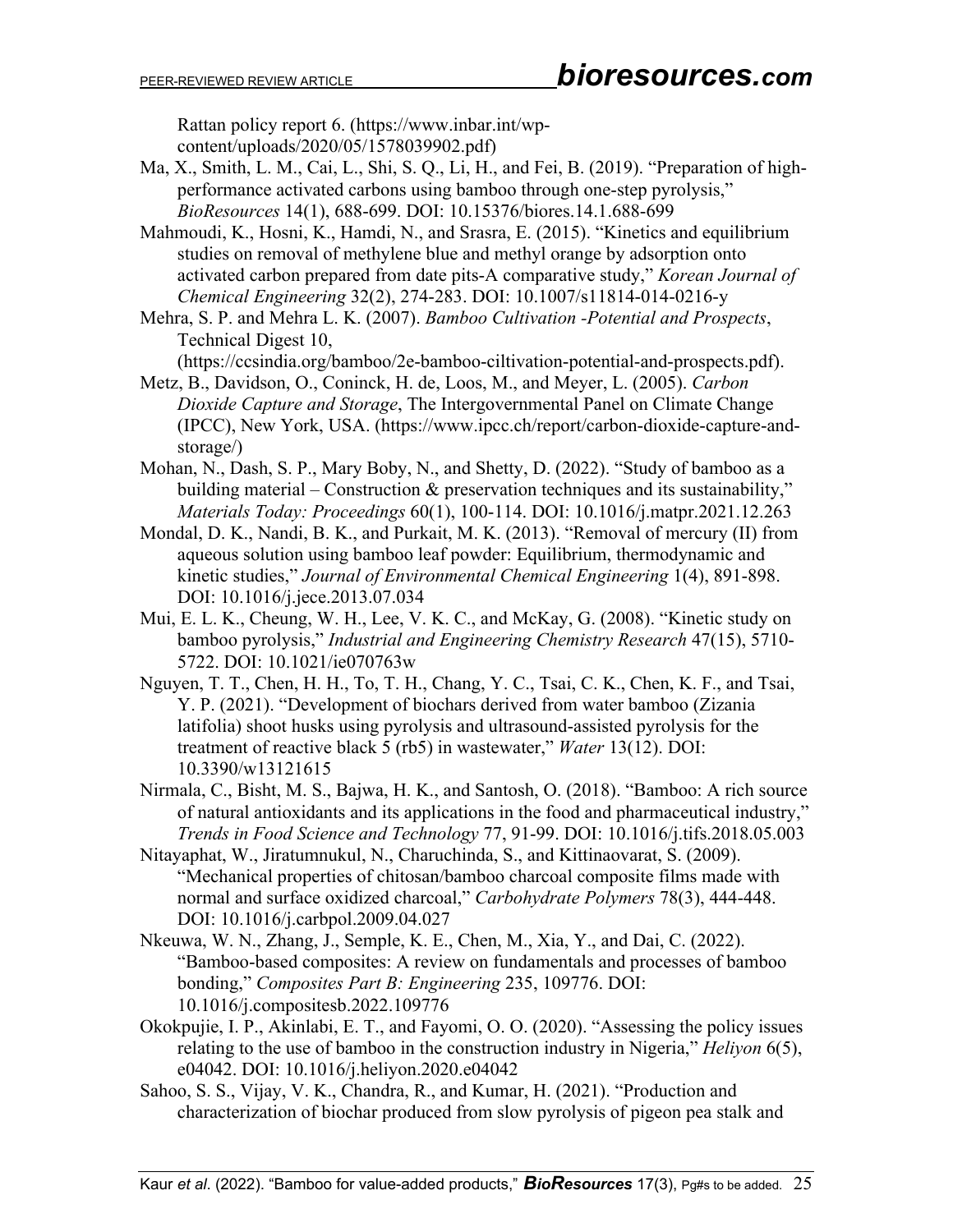bamboo," *Cleaner Engineering and Technology* 3, article no. 100101. DOI: 10.1016/j.clet.2021.100101

Samarawickramaa, D. S., Manoratnea, C. H., and Amunugoda, P. N. R. J. (2020). "Production and characterization of black charcoal from *Bambusa vulgaris* (yellow bamboo) and potentiality for advance applications," *Frontiers in Advanced Materials Research* 2(1), 28-36. DOI: 10.34256/famr2013

Sarfo, D. A., Obour, R., Appiah, M. A., and Frimpong, A. P. (2017). "Bamboo use for the housing industry in Ghana: Urban stakeholders' perception," *Journal of Energy and Natural Resource Management* 3(3), 85-91. DOI: 10.26796/jenrm.v3i3.63

Scurlock, J. M. O., Dayton, D. C., and Hames, B. (2000). "Bamboo: An overlooked biomass resource?," *Biomass and Bioenergy* 19(4), 229-244. [DOI:10.1016/S0961-](https://doi.org/10.1016/S0961-9534(00)00038-6) [9534\(00\)00038-6](https://doi.org/10.1016/S0961-9534(00)00038-6)

Shahib, I. I., Ifthikar, J., Oyekunle, D. T., Elkhlifi, Z., Jawad, A., Wang, J., Lei, W., and Chen, Z. (2022). "Influences of chemical treatment on sludge derived biochar; Physicochemical properties and potential sorption mechanisms of lead (II) and methylene blue," *Journal of Environmental Chemical Engineering* 10(3), 107725. DOI: 10.1016/j.jece.2022.107725

Singhal, P., Bal, L. M., Satya, S., Sudhakar, P., and Naik, S. N. (2013). "Bamboo shoots: A novel source of nutrition and medicine," *Critical Reviews in Food Science and Nutrition* 53(5), 517-534. DOI: 10.1080/10408398.2010.531488

- Solomon, T., Moon, H., Abebe, S., Minale, A. S., and Teketay, D. (2020). "Promoting bamboo-based agroforestry for enhancing ecosystem services from degraded lands," in: *Agroforestry for Degraded Landscapes*, J. D. Dagar, S. R. Gupta, and D. Teketay (eds.), Springer Singapore. DOI: 10.1007/978-981-15-6807-7\_16
- Subramanian, J., Vinoth Kumar, S., Venkatachalam, G., Gupta, M., and Singh, R. (2021). "An investigation of EMI shielding effectiveness of organic polyurethane composite reinforced with MWCNT-CuO-bamboo charcoal nanoparticles," *Journal of Electronic Materials* 50(3), 1282-1291. DOI: 10.1007/s11664-020-08622-9
- Sugesty, S., Kardiansyah, T., and Hardiani, H. (2015). "Bamboo as raw materials for dissolving pulp with environmental friendly technology for rayon fiber," *Procedia Chemistry* 17, 194-199. DOI: 10.1016/j.proche.2015.12.122

Suri, A., Khandegar, V., and Kaur, P. J. (2021). "Ofloxacin exclusion using novel HRP immobilized chitosan cross-link with graphene-oxide nanocomposite," *Groundwater for Sustainable Development* 12(1), 100515. DOI: 10.1016/j.gsd.2020.100515

- Tambe, S., Patnaik, S., Upadhyay, A. P., Edgaonkar, A., Singhal, R., Bisaria, J., Srivastava, P., Hiralal, M. H., Dahake, K., Gawande, A., and Surkar, P. P. (2020). "Research trends: Evidence-based policy for bamboo development in India: From supply push to demand pull," *Forest Policy and Economics* 116, article no. 102187. DOI: 10.1016/j.forpol.2020.102187
- Vignesh, K., Vijayalakshmi, K. A., and Karthikeyan, N. (2016). "Impact of plasma surface treatment on bamboo charcoal/silver nanocomposite," *Surface Review and Letters* 23(1), 1-6. DOI: 10.1142/S0218625X15500894
- Wang, L. G., and Yan, G. B. (2011). "Adsorptive removal of direct yellow 161 dye from aqueous solution using bamboo charcoals activated with different chemicals," *Desalination* 274(1-3), 81-90. DOI: 10.1016/j.desal.2011.01.082
- Wang, L., Littlewood, J., and Murphy, R. J. (2013). "Environmental sustainability of bioethanol production from wheat straw in the UK," *Renewable and Sustainable Energy Reviews* 28, 715-725. DOI: 10.1016/j.rser.2013.08.031